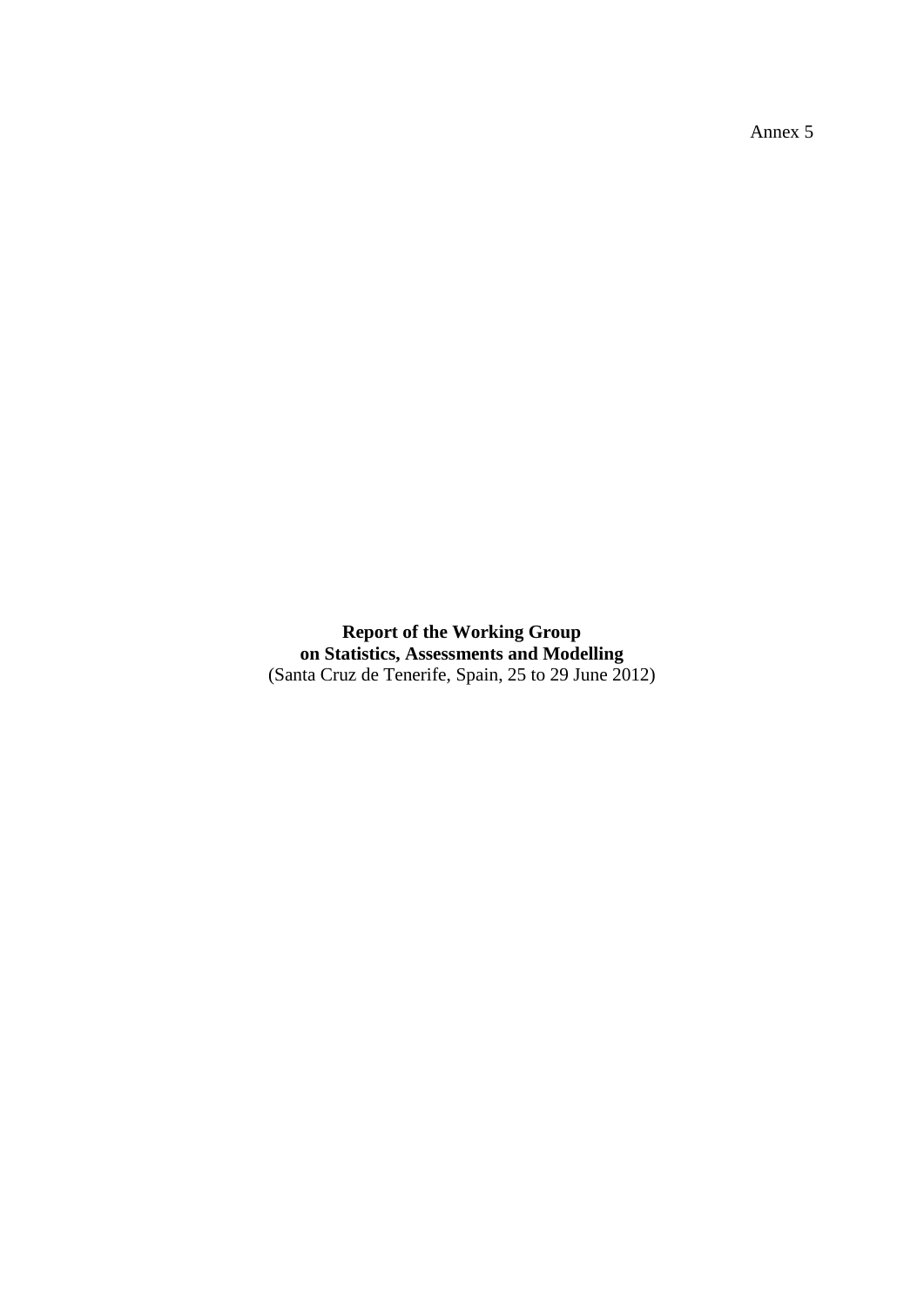# **CONTENTS**

| 135<br>135<br>135<br>136<br>136<br>137<br>138<br>139<br><b>EVALUATION OF RESEARCH PLANS FROM MEMBERS</b><br>NOTIFYING TO FISH IN EXPLORATORY FISHERIES<br>141<br>Evaluation of research plans from Members notifying to fish<br>142 |
|-------------------------------------------------------------------------------------------------------------------------------------------------------------------------------------------------------------------------------------|
|                                                                                                                                                                                                                                     |
|                                                                                                                                                                                                                                     |
|                                                                                                                                                                                                                                     |
|                                                                                                                                                                                                                                     |
|                                                                                                                                                                                                                                     |
|                                                                                                                                                                                                                                     |
|                                                                                                                                                                                                                                     |
|                                                                                                                                                                                                                                     |
|                                                                                                                                                                                                                                     |
|                                                                                                                                                                                                                                     |
|                                                                                                                                                                                                                                     |
|                                                                                                                                                                                                                                     |
| REVIEW OF SCIENTIFIC RESEARCH PROPOSALS FOR OTHER AREAS                                                                                                                                                                             |
| (E.G. CLOSED AREAS, AREAS WITH ZERO CATCH LIMITS,                                                                                                                                                                                   |
| 146                                                                                                                                                                                                                                 |
| 146                                                                                                                                                                                                                                 |
| 147                                                                                                                                                                                                                                 |
| 148                                                                                                                                                                                                                                 |
| 149                                                                                                                                                                                                                                 |
| 149                                                                                                                                                                                                                                 |
| 149                                                                                                                                                                                                                                 |
| METHODS FOR ASSESSING FINFISH STOCKS                                                                                                                                                                                                |
| 150                                                                                                                                                                                                                                 |
|                                                                                                                                                                                                                                     |
| 151                                                                                                                                                                                                                                 |
| 151                                                                                                                                                                                                                                 |
| 152                                                                                                                                                                                                                                 |
| 152                                                                                                                                                                                                                                 |
| 153                                                                                                                                                                                                                                 |
|                                                                                                                                                                                                                                     |
| 154                                                                                                                                                                                                                                 |
| 155                                                                                                                                                                                                                                 |
| Appendix A:<br>161                                                                                                                                                                                                                  |
| Appendix B:<br>165                                                                                                                                                                                                                  |
| Appendix C:<br>166                                                                                                                                                                                                                  |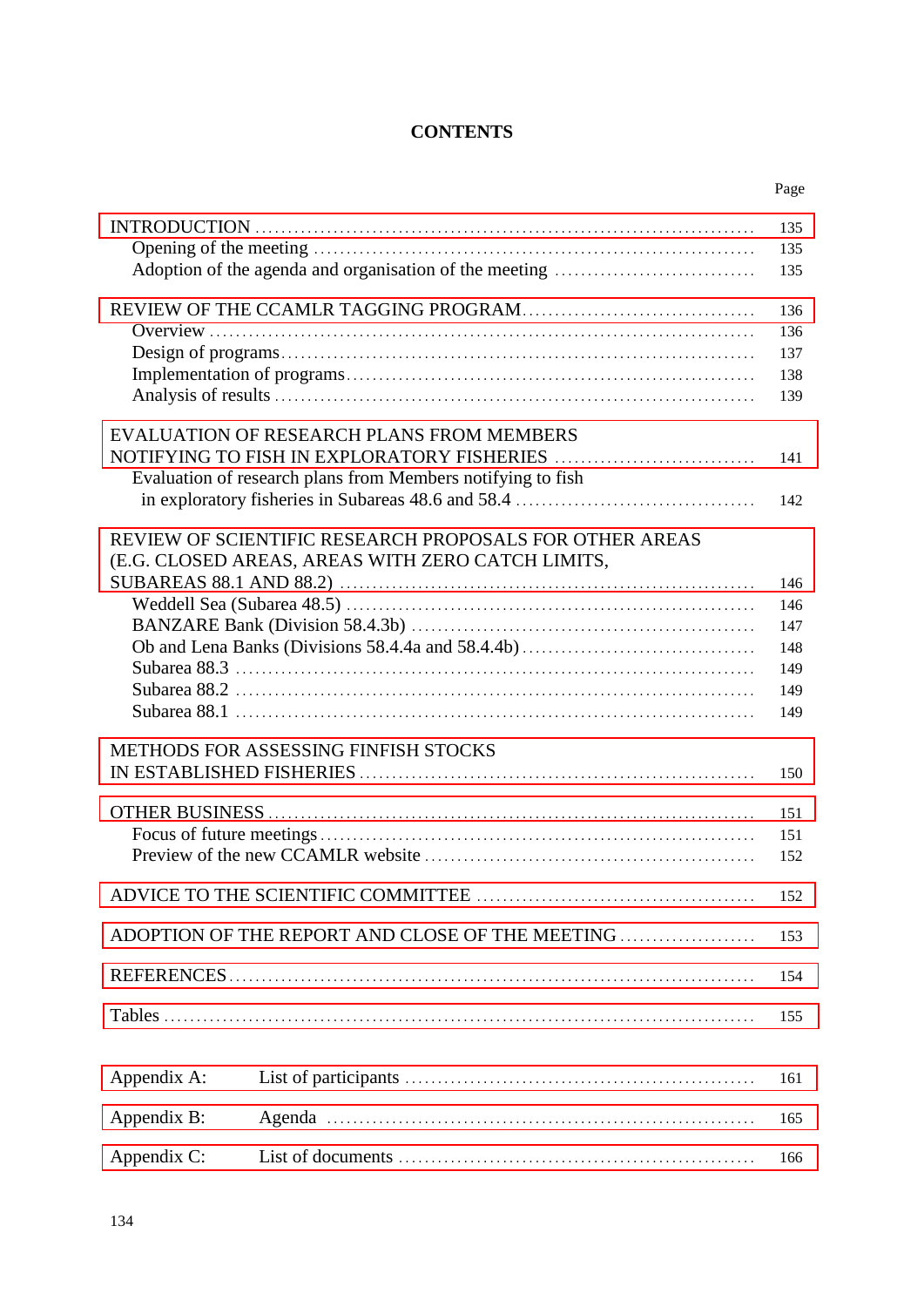# <span id="page-2-0"></span>**REPORT OF THE WORKING GROUP ON STATISTICS, ASSESSMENTS AND MODELLING**

(Santa Cruz de Tenerife, Spain, 25 to 29 June 2012)

#### INTRODUCTION

#### Opening of the meeting

1.1 The 2012 meeting of WG-SAM was held at the Centro Oceanográfico de Canarias (COC), Instituto Español de Oceanografía, Santa Cruz de Tenerife, Spain, from 25 to 29 June 2012. The meeting was convened by Dr S. Hanchet (New Zealand) and local arrangements were coordinated by Mr L. López Abellán (COC).

1.2 Dr Hanchet welcomed participants (Appendix A) and outlined the work schedule for the meeting. The Scientific Committee had identified three main areas of work for WG-SAM in 2012 (SC-CAMLR-XXX, paragraphs 15.3 and 15.4):

- (i) a focus topic on tagging which could include implementation of the tagging program, alternative tagging technologies, experiments to examine tagged fish mortality rates and tag detectability, tag-based stock assessment issues, review of tagging protocols, and development and provision of a training module for vessel operators
- (ii) evaluation of research plans from Members notifying to fish in exploratory fisheries in Subareas 48.6 and 58.4 in 2012/13
- (iii) review of research proposals for closed areas, areas with zero catch limits and other areas not included in (ii).

Adoption of the agenda and organisation of the meeting

1.3 The agenda was adopted without change (Appendix B). Item 2 was the focus topic which reviewed the CCAMLR tagging program (paragraph 1.2i).

1.4 Documents submitted to the meeting are listed in Appendix C. While the report has few references to the contributions of individuals and co-authors, the Working Group thanked all the authors of papers for their valuable contributions to the work presented to the meeting.

1.5 In this report, paragraphs that provide advice to the Scientific Committee and its working groups have been highlighted. A list of these paragraphs is provided in Item 7.

1.6 The report was prepared by Dr M. Belchier (Convener WG-FSA), Mr C. Heinecken (South Africa), Drs C. Jones (Chair of the Scientific Committee), A. Petrov (Russia), D. Ramm (Data Manager), K. Reid (Science Manager), Mr R. Sarralde (Spain), Drs B. Sharp (New Zealand), K. Taki (Japan), D. Welsford (Australia) and P. Ziegler (Australia).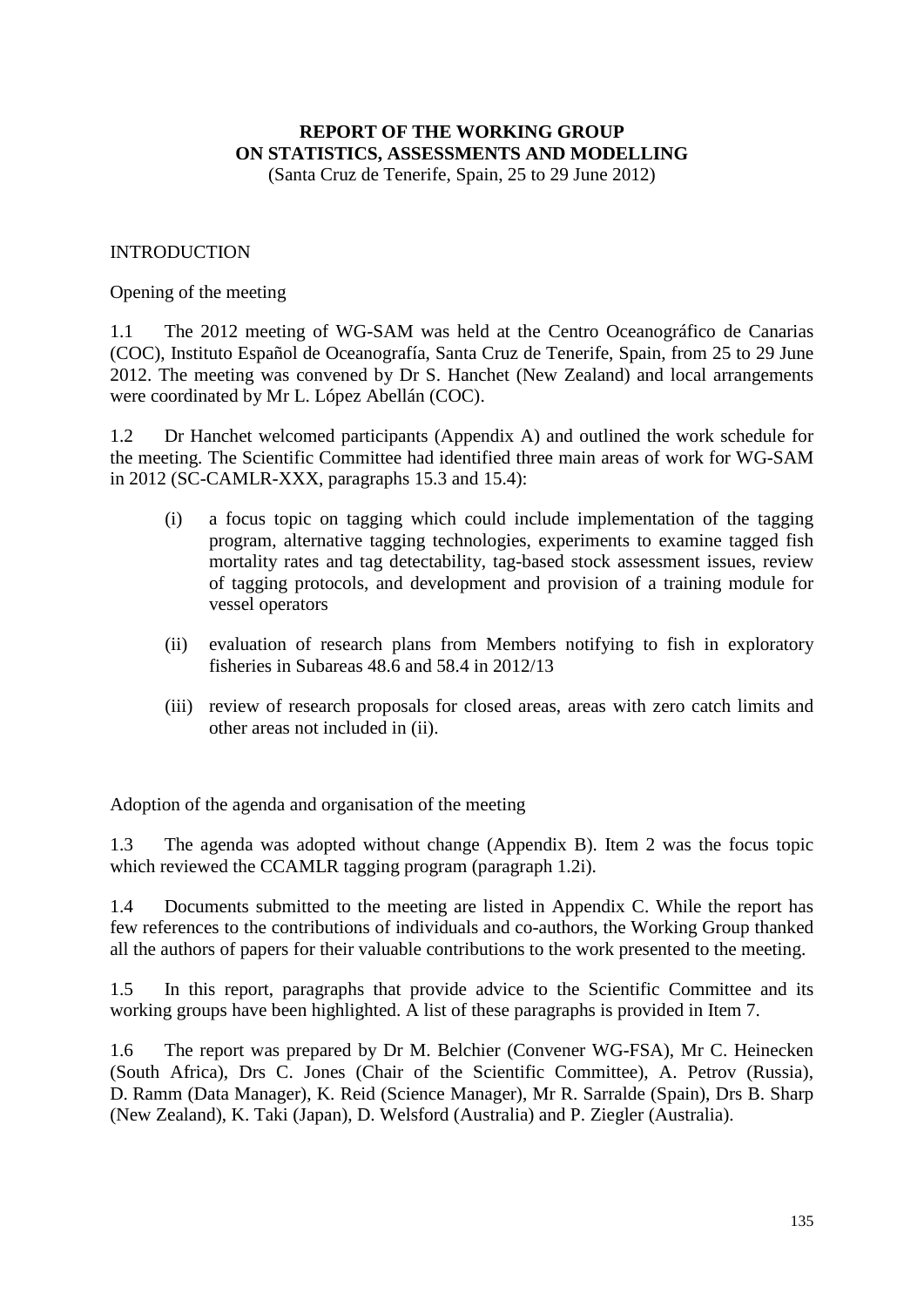# <span id="page-3-0"></span>REVIEW OF THE CCAMLR TAGGING PROGRAM

**Overview** 

2.1 Toothfish tagging programs have existed in CCAMLR fisheries since 1998, and have been used to estimate movement, growth and mortality rates and abundance. Tagging of toothfish from fishing vessels in new and exploratory fisheries started in 2000/01 and became mandatory in 2003/04. More than 50 000 toothfish have been tagged and released and 1 878 tagged individuals have been recaptured over this period. However, in the exploratory fisheries in Subareas 48.6 and 58.4 recapture rates have been much lower than expected given the number of tagged fish released in those fisheries. Hence, the Scientific Committee tasked WG-SAM with addressing the issues of design, implementation and analysis of tag-recapture research programs as a focus topic for its 2012 meeting.

2.2 WG-SAM-12/26 highlighted that CCAMLR tagging programs have many unique characteristics in comparison to other programs conducted in fisheries around the world. For example, CCAMLR is unique in:

- using tagged fish released and recaptured from commercial vessels as an index of absolute abundance in stock assessments
- having supply of standardised tags and tagging equipment and data management centralised within the Secretariat
- routinely double-tagging all fish, thereby allowing estimates of tag shedding and increasing the probability that tagged fish are detected when recaptured
- requiring tagging as a routine feature of data collection plans in research and exploratory fisheries
- having observer coverage on all fishing vessels.

The paper also made several recommendations for improving the performance of CCAMLR tagging programs.

2.3 The Working Group endorsed the following recommendations for improving the performance of CCAMLR tagging programs:

- (i) developing methods to minimise errors during data recording and data entry, e.g. the use of data checking algorithms and conditional formatting in the e-forms and cameras or voice recorders at sea
- (ii) reporting program-level diagnostics, such as the proportion of unmatched tags, and the number of missing data values for tagged fish
- (iii) conducting simulations to evaluate sensitivity to incomplete overlap in spatial distribution of tagged fish and recovery effort, and vessel-specific tag loss or post-tagging survival, and tag-detection rates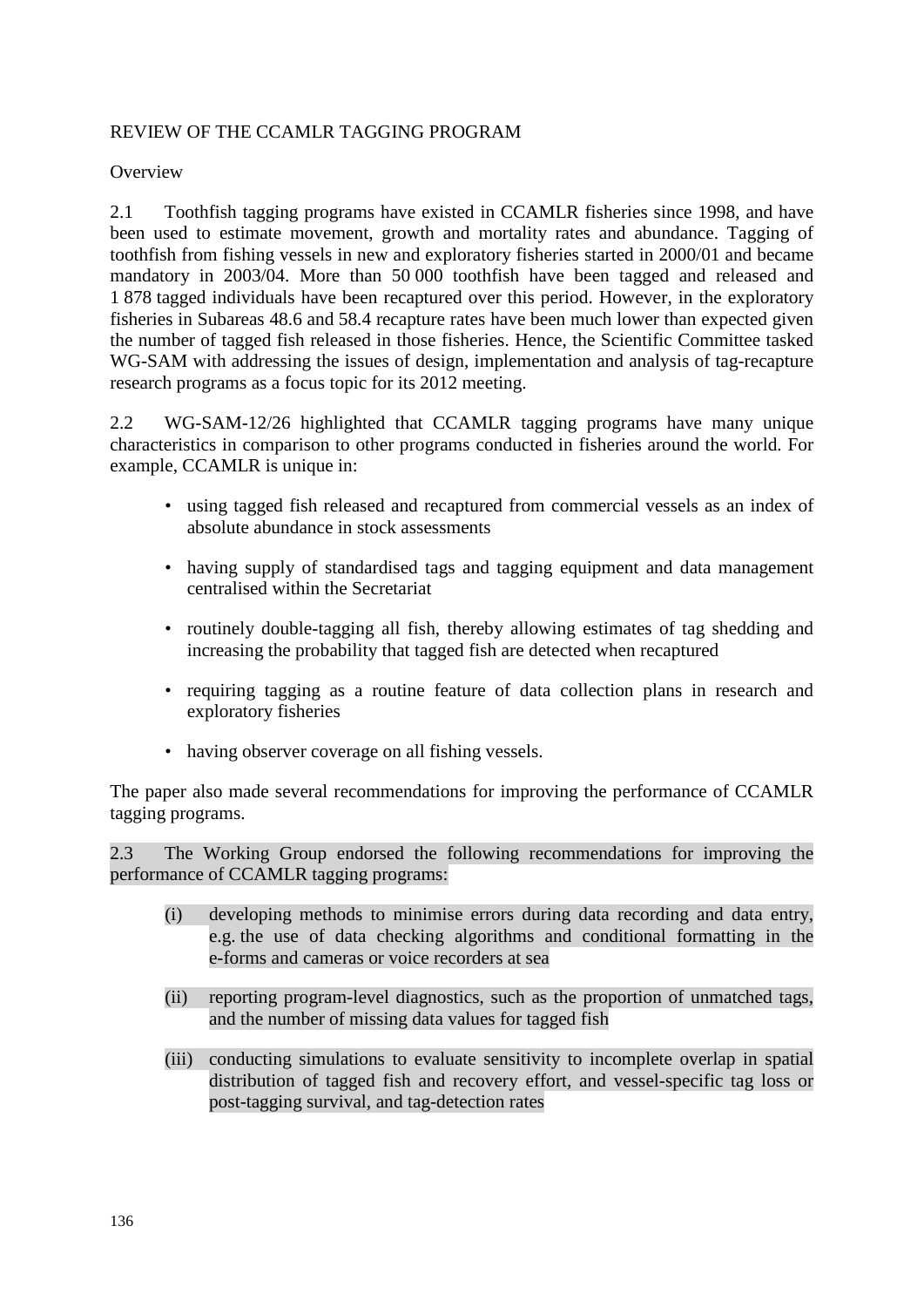(iv) developing methods for generating summaries of tagged fish releases and recoveries to facilitate interpretation of input parameters used for abundance estimation. For example, graphs of the spatial overlap of tagging events and fishing effort could be generated for inclusion in the Fishery Reports.

2.4 WG-SAM-12/23 described the different processes that may occur in a tag-recapture program (i) during the initial capture, tagging and release, (ii) when the fish is at liberty, and (iii) when a tagged fish is recaptured, that may affect the accuracy of an abundance estimator such as using the Lincoln-Petersen equation. It reviewed the existing measures that have been employed in CCAMLR tagging programs to mitigate bias (i.e. practical measures employed at sea to avoid bias) and remediate bias (i.e. modelling approaches to adjust for bias), and the priority issues that still remain to be addressed in CCAMLR tag-recapture experiments.

2.5 The Working Group noted that tag detection and scanning rates are likely to be high, due to the fact that every toothfish on all fishing vessels is handled several times between being brought on board, processed and frozen. However, the Working Group agreed that scanning and detection is unlikely to be 100% for all vessels or fisheries.

2.6 The Working Group noted that the tables in WG-SAM-12/23 provided a useful summary of factors to be considered in assessing the priority of issues that remain to be resolved when implementing tagging programs and producing abundance estimates from tag recaptures (Tables 1 to 4).

2.7 The Working Group agreed that several issues remain of high priority to be addressed in the use of tag-based abundance estimates. It therefore encouraged Members to conduct research on:

- (i) the development of spatially explicit models that account for the distribution of tag releases, recapture effort and toothfish movement while at liberty
- (ii) estimation of potential effects of decreased post-release survival of tagged fish in areas where depredation occurs (e.g. Division 58.4.4)
- (iii) estimation of fishery- and vessel-specific tag-shedding rates, including the effect of fish size
- (iv) estimation of fishery- and vessel-specific scanning and tag-detection rates
- (v) estimation of fishery- and vessel-specific post-release survival rates.

Design of programs

2.8 WG-SAM-12/25 proposed tagging fish at a constant number per number of fish caught as an alternative to the current requirement of tagging toothfish at a constant number of fish per tonne because of concerns that this may cause a disproportionate tagging rate in areas where catches are dominated by small fish or large fish.

2.9 In practice, when selecting fish for tagging, many vessels already use a 'tag every *n*th fish' approach and adjust *n* based on the size of fish being landed; this appears to be effective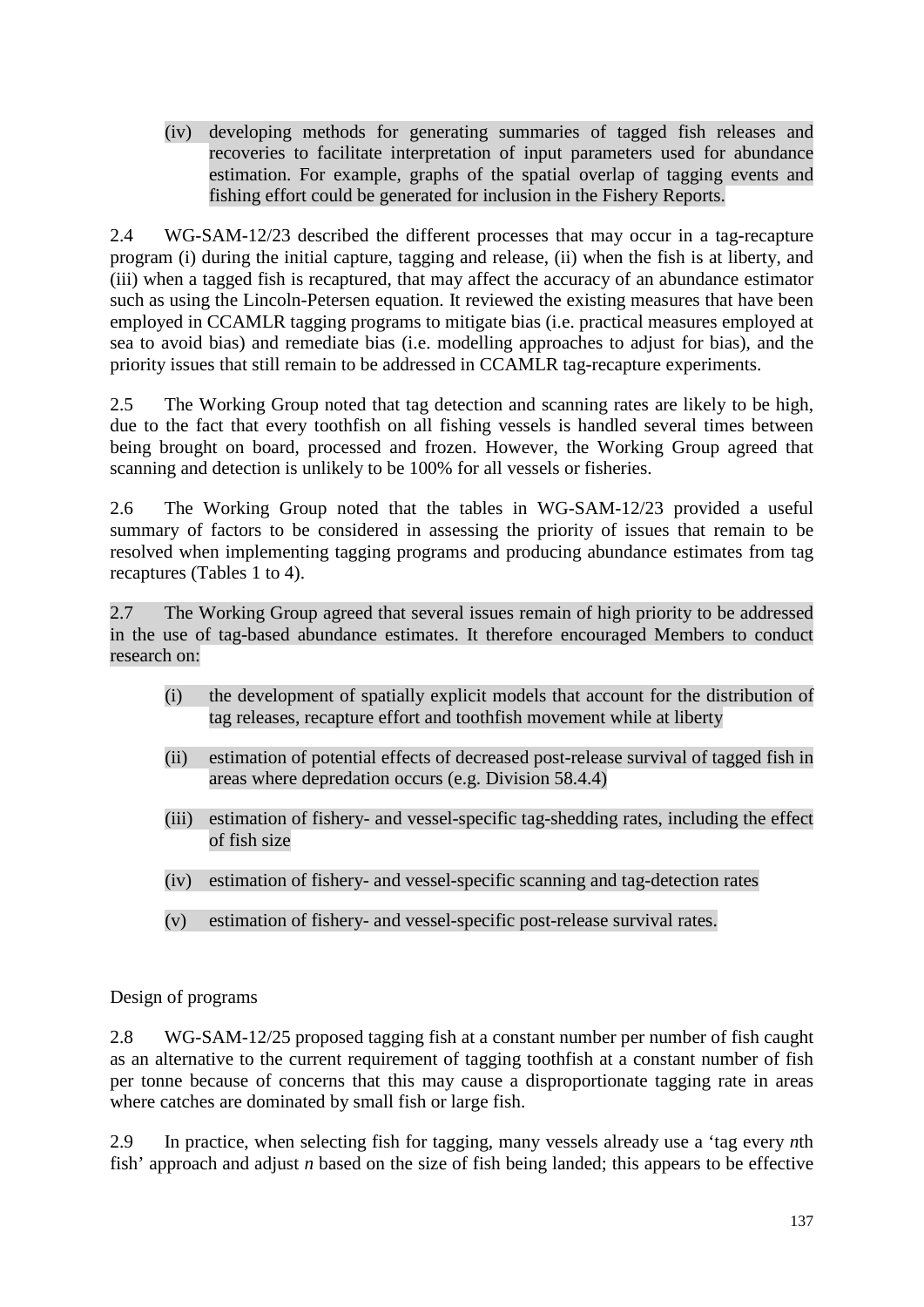in achieving both the required tagging rate and tag overlap. However, the Working Group suggested that Members developing research proposals consider the approach described in WG-SAM-12/25, particularly in areas where very small or very large fish dominate the catch where there is a risk that a tagging rate per tonne may not be optimal.

Implementation of programs

2.10 WG-SAM-12/31 reviewed current information provided by CCAMLR to participants in fisheries that include tagging programs for skates and toothfish. It included recommendations for improved tagging protocols and the development of training packages for distribution to observers and vessel crew to improve tagging operations at sea. An outline of a proposed training module for toothfish tagging, and videos of crew tagging on board a New Zealand vessel in the Ross Sea, were also presented.

2.11 The Working Group agreed that the skate and toothfish tagging information currently included in the *Scientific Observers Manual*, observer logbooks and C2 forms be reviewed and repackaged to more effectively target their intended audience, and be made available via the CCAMLR website and Secretariat.

2.12 The Working Group noted that CM 41-01 clearly specifies that the responsibility for undertaking tagging, tag recovery and correct reporting lies with the vessel and that the fishing vessel shall cooperate with the CCAMLR scientific observer in undertaking the tagging program.

2.13 The Working Group recalled the advice of the Scientific Committee that the lack of assessment in the data-poor fisheries in Subareas 48.6 and 58.4 may be a consequence of research implementation, rather than research design (SC-CAMLR-XXX, paragraph 3.123). The Working Group agreed that the information and training provided to participants in tagging programs is likely to influence their performance. Therefore, it recommended development of a tagging training package, including:

- (i) a description of the roles and responsibilities of designating and receiving Members, vessel crew, technical coordinators, and CCAMLR and national observers participating in tagging programs
- (ii) stepwise descriptions and diagrams of correct tagging procedures, including illustrations or photographs of tagging station layouts and tagging equipment
- (iii) instructions for identifying fish suitable for tagging, including videos and photos (see Table 5)
- (iv) a quick reference guide and checklist for use at the tagging stations on board vessels in a simple graphical format to minimise translation needs
- (v) videos and photographs of handling, measuring, tagging and releasing of toothfish on board fishing vessels
- (vi) description of the importance, and use by CCAMLR, of the results from toothfish and skate tagging programs.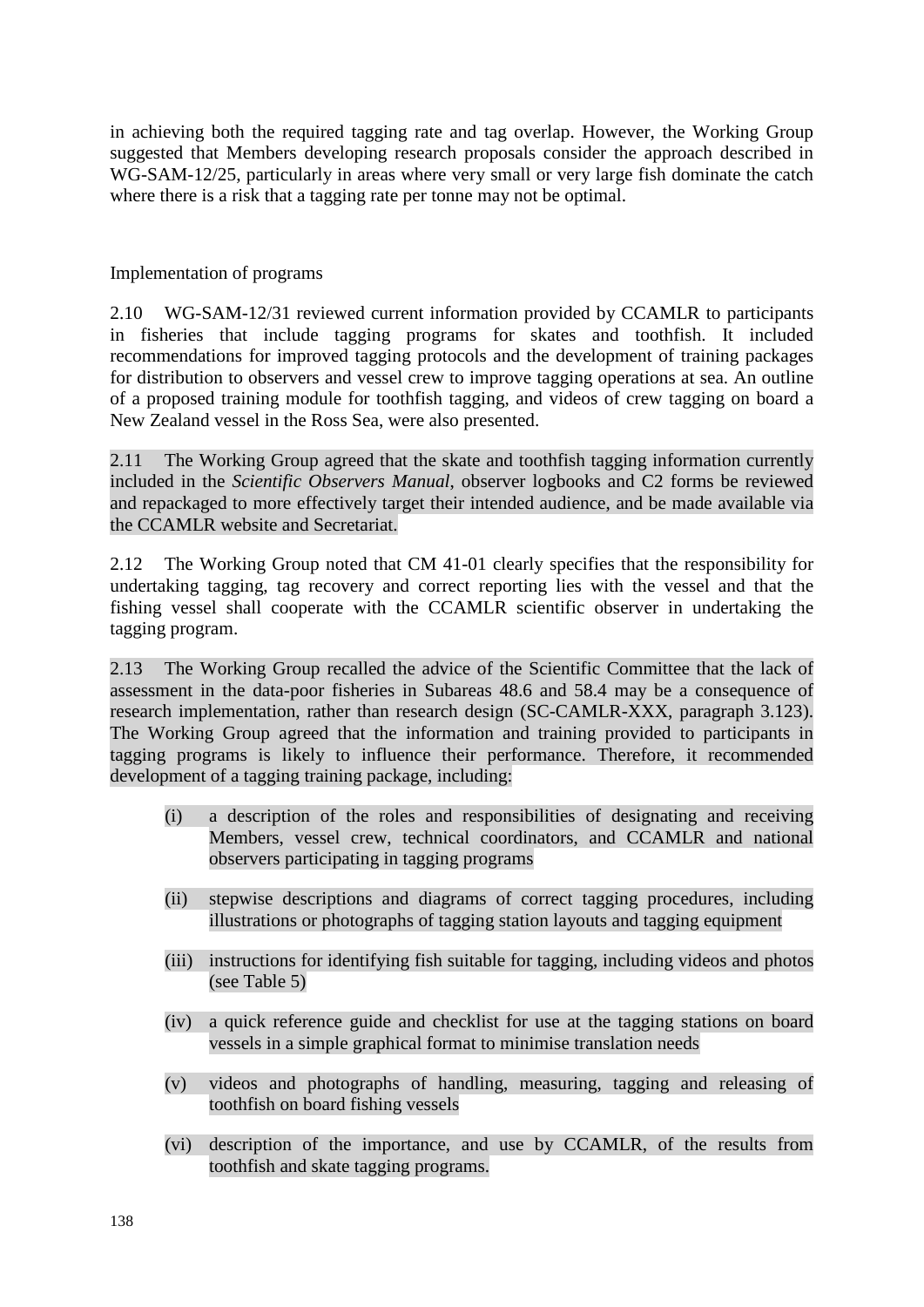2.14 The Working Group requested that those Members with experience in tagging programs work with the Secretariat to update current tagging protocols, collate material for the training package, and modify existing documentation as shown in Appendices 1 to 3 of WG-SAM-12/31, for consideration by WG-FSA-12. It also recommended that, when complete, the training package be translated into all languages used on board vessels operating in CCAMLR exploratory fisheries.

2.15 The Working Group agreed that the proposed criteria in WG-SAM-12/27 would be valuable for use in tagging programs in CCAMLR fisheries to identify fish that are suitable for tagging, and for collecting data in a standardised way on factors that influence suitability, such as the different gear types. The Working Group requested that Members provide diagrams or photographs to augment the table, and that the authors of WG-SAM-12/27 and the Secretariat provide a revised version of the table to WG-FSA for review with a view to using it in the coming fishing season.

2.16 The Working Group agreed that, in general, it was best to attempt to tag and return fish to the water immediately. However, the Working Group agreed that in areas where depredation of released fish was likely, or where toothfish are caught in batches by trawl, use of a holding tank with flow-through seawater was recommended. It also encouraged the use of holding tanks for experiments to determine the effects of handling and tagging post-release survival, similar to those conducted in Subarea 48.3 in the past (Agnew et al., 2006).

2.17 It was noted that, when tagging small toothfish caught in research trawls in Subarea 48.3, an enclosed chute was developed to release fish below the surface of the water to ensure fish escape seabird depredation.

2.18 The Working Group also noted that difference in ambient light levels at fishing depths and at the surface mean that toothfish captured during the day were vulnerable to eye damage, and recommended that minimising exposure of the fish to full sunlight during the tagging process would be desirable.

Analysis of results

2.19 Several papers discussed different aspects of data quality control and data analysis from tagging programs.

2.20 WG-SAM-12/32 detailed the development of a domestic Argentinian toothfish tagging program designed to collect information on growth and movement rates. Locations of recaptures are generally near the release location, however, several tagged fish have made large-scale movements and have been recaptured in the fisheries off Chile. Individuals who report tagged fish receive a wrist watch with the logo of the research program, proving an incentive to scan for tags. It was also noted that in areas where cachaloteras are used as mitigation against toothed whale depredation, fish are generally unsuitable for tagging due to abrasion injuries.

2.21 The Working Group thanked the authors for providing the paper, and encouraged other CCAMLR Members in the region to forward the details of any tags recaptured by their vessels to INIDEP.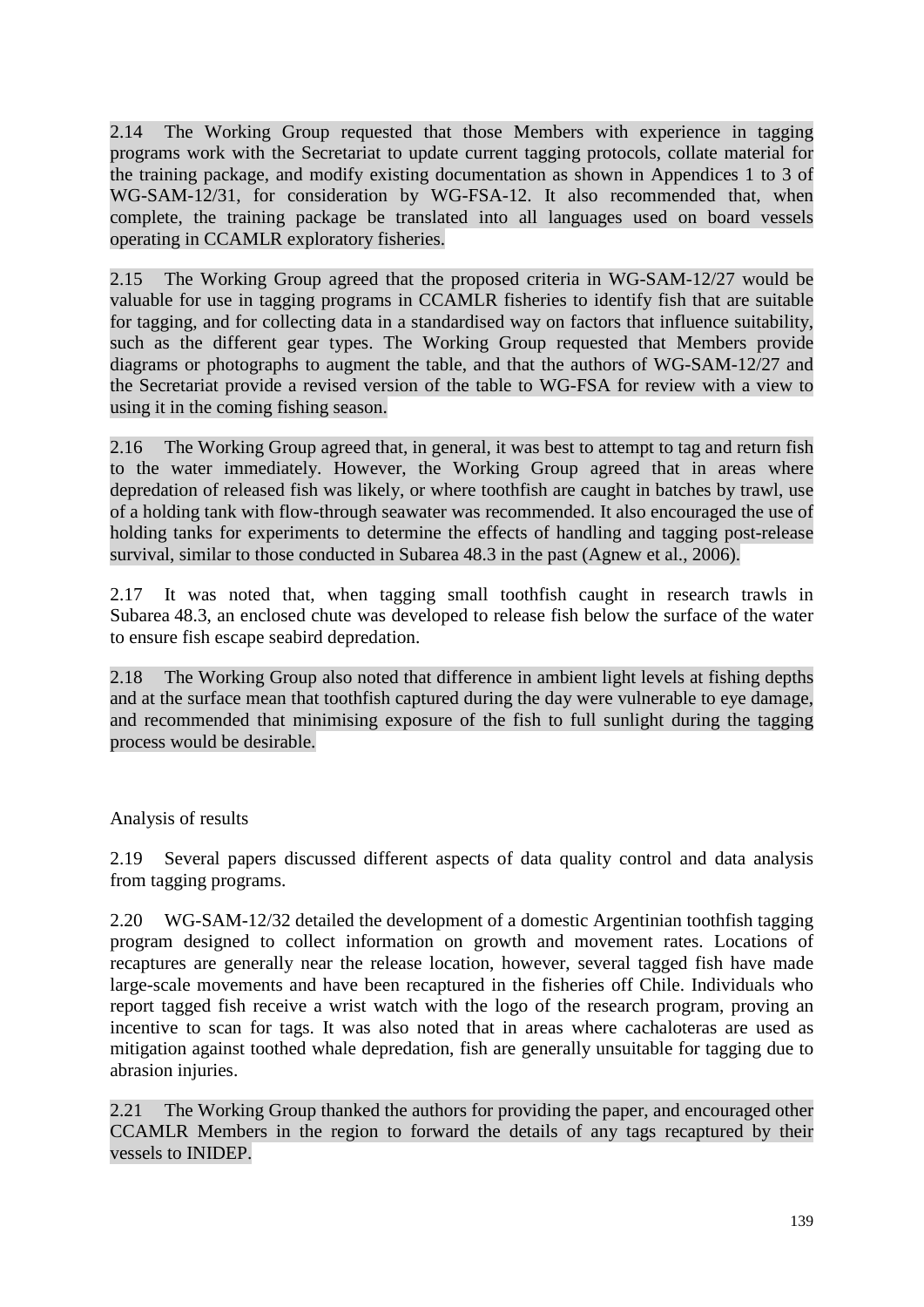2.22 The Working Group noted that reward schemes are part of the domestic toothfish tagging program in Argentina (WG-SAM-12/32) as well as the fishery in Subarea 48.3. However, estimates of the effect of introducing a reward system after a tagging program has been established are likely to be confounded with changes in abundance or many of the other processes noted in Tables 2 to 5. Furthermore, providing a reward for every tag, as tagging programs mature and tag-recapture numbers increase, may become prohibitively expensive. Therefore, the Working Group agreed that incentive systems to report tags may be difficult to implement generally across CCAMLR tagging programs.

2.23 WG-SAM-12/19 presented an analysis of Patagonian toothfish (*Dissostichus eleginoides*) movement rates in Subarea 48.3, and the Working Group encouraged further analyses of this kind as it has the potential to allow evaluation of potential biases in tag-based assessments, as well as inclusion of movement rates in spatial models. The Working Group noted that some of the directional aspects of movement detected in this study could be a function of the stratification used in the analysis and also encouraged an evaluation of the potential effects of season, and other factors such as length or maturity stage, on movement.

2.24 WG-SAM-12/22 provided an update on the tag-link status used to assess the level of confidence in the links made between tag releases and recaptures in the CCAMLR database. In response to the request from WG-FSA to develop threshold levels for use in assigning 'Status 2', where the tag numbers match but there are inconsistencies in the biological data (including length and weight), an analysis of within-year recaptures showed the variability of weight was much greater than for length for repeat measurements of individual fish.

2.25 The Working Group agreed that using weight change as a criteria may not be appropriate for link status characterisation and that the use of length should include both process and measurement error.

2.26 The Working Group recommended that, to reduce additional handling of fish, a weight measurement should no longer be a requirement when tagging fish.

2.27 WG-SAM-12/24 described a simulation study to evaluate the effects of the number of fish tagged, size of tagged fish, the duration of the tagging program and the type of auxiliary data available on bias and precision of an integrated assessment. The study used a modelling framework to simulate fish populations, fishing, data collection and stock assessments using CASAL.

2.28 The Working Group welcomed the development and application of this model framework, but noted the need for validation of the operating model used. It also recommended evaluating the effect of using different prior distributions for  $B_0$  and year-class strength (uniform-log for  $B_0$  and lognormal for year-class strength), since the use of uniform priors for these parameters in WG-SAM-12/24 could be the cause for some of the estimated biases observed in this study.

2.29 It was noted that the scenarios with a 60% tag size-overlap achieved assessments of similar bias and precision as those with a 100% tag size-overlap. The Working Group encouraged the investigation of the influence of the levels of tag size-overlap with the goal of determining the relationship between this parameter and bias and model performance.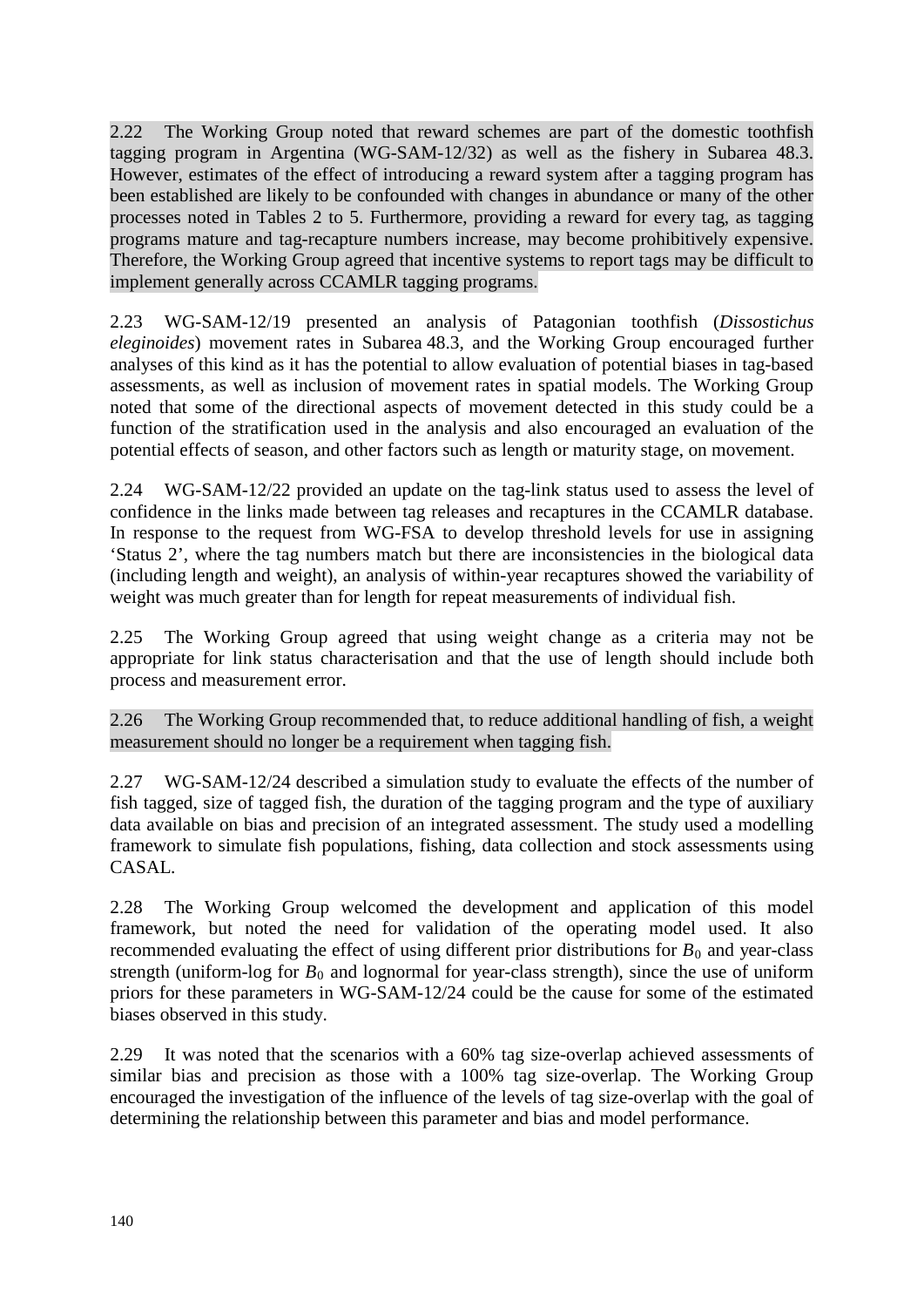<span id="page-8-0"></span>2.30 WG-SAM-12/30 described a method to evaluate the relative tagging performance of a vessel or vessel trips with respect to the tag-detection rate of recaptured fish and the posttagging survival of released fish. While controlling for the confounding effect of spatial and temporal variability of fishing effort associated with release and recapture events of tagged fish, the approach analysed tagging performance at the individual vessel level relative to all other fishing vessels in the fleet using a pair-wise case-control approach in which every haul by the 'case' vessel is paired with a corresponding control haul in the same time and location.

2.31 The Working Group noted that this method may be useful for evaluating tagging performance of vessels within CCAMLR tagging programs, and may provide an alternative means of selecting quality tagging data for inclusion in stock assessments. The Working Group encouraged further development of the method and sensitivity testing, including sensitivity analyses of the size of the reference area within which case hauls and control hauls are paired, and aggregating vessel data across different time periods to discern temporal trends. Using a simulated dataset would improve the understanding of the approach, e.g. in respect to the effects of rare events when scanning small numbers of fish. The Working Group also encouraged the authors to repeat the analysis at a wider geographical scale, including across other CCAMLR fishing areas.

# EVALUATION OF RESEARCH PLANS FROM MEMBERS NOTIFYING TO FISH IN EXPLORATORY FISHERIES

3.1 WG-SAM-12/06 summarised the deployment of research hauls in data-poor exploratory fisheries in Subarea 48.6 and Divisions 58.4.1, 58.4.2 and 58.4.3a. The Working Group recalled the changes in requirements of vessels conducting research fishing within these data-poor fisheries during 2011/12 with respect to fishing in designated fine-scale rectangles and corresponding research haul requirements.

3.2 With respect to the requirement to complete at least one research haul for every three commercial hauls after the first 10 research hauls, the Working Group noted that in all cases, except for one vessel, this requirement was met. However, on several occasions the requirement to conduct research hauls at a distance of ≥3 n miles apart was not met.

3.3 The Working Group agreed it would be useful to examine maps of these deployments that include depth, catches, mark-recapture information and a distance scale, and recommended that this information be made available for WG-FSA this year to make further progress on refining the 3 n mile requirement if the interim requirements of CM 41-01 are retained for 2012/13.

3.4 The Secretariat provided a demonstration of 3D mapping of fishing locations and bathymetry and advised that it could investigate a range of suitable mapping and visualisation tools to assist with the spatial analysis of effort distribution and present the results to WG-FSA. This offer was welcomed by the Working Group.

3.5 WG-SAM-12/07 described the two sets of requirements for reporting data from vessels undertaking research fishing: (i) that conducted under CM 24-01 (scientific research),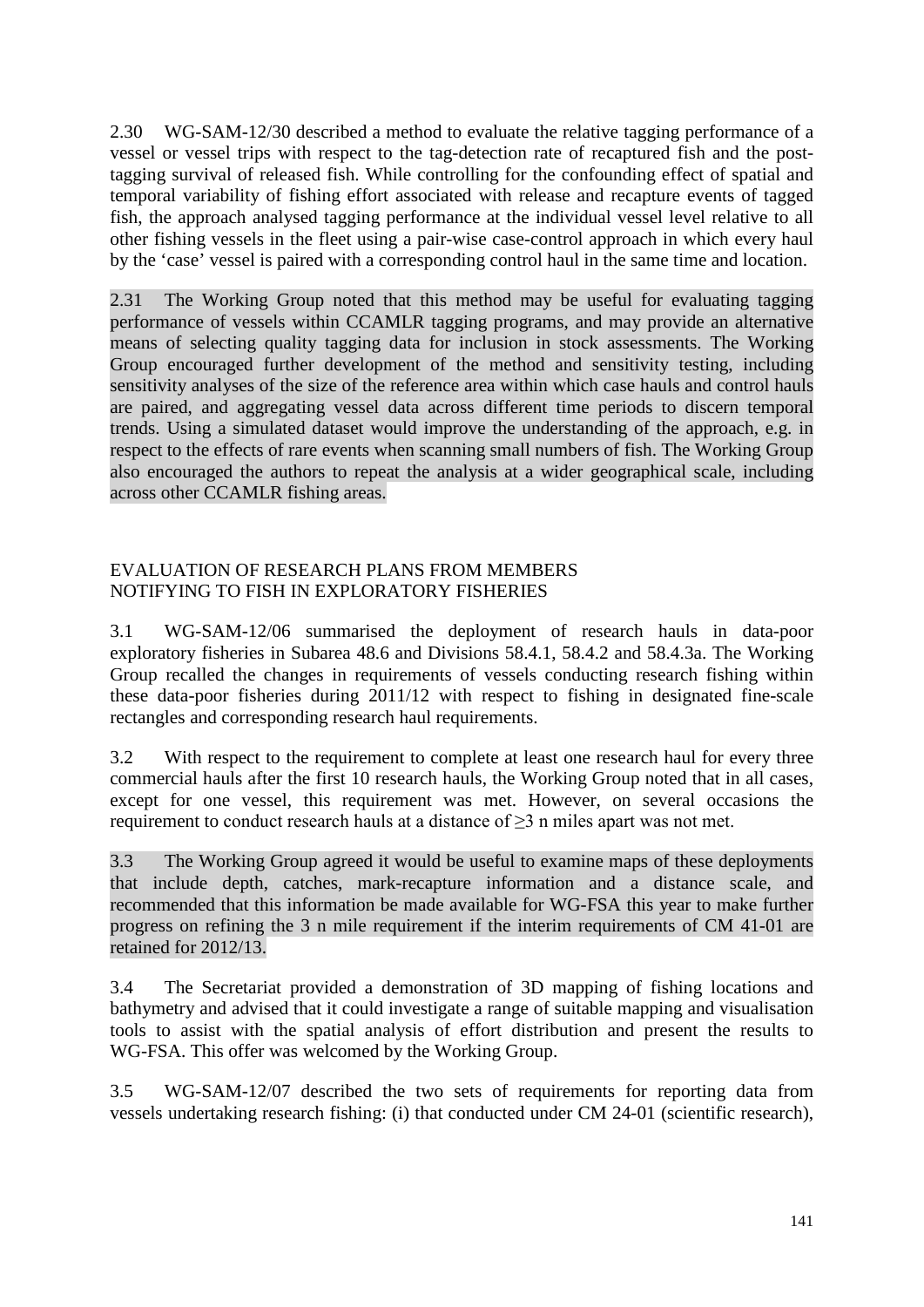which requires data to be reported using data form C4; and (ii) that conducted under CM 41-01 (exploratory fisheries), which requires data to be reported using data form C2, as well as data collected by scientific observers using cruise reports and logbooks.

3.6 WG-SAM-12/07 proposed that fishing vessels undertaking research use form C2 throughout their research, with scientific observers continuing to use cruise reports and logbooks; any supplementary data requirements for research fishing would be reported on a separate form (i.e. form C4). The Working Group agreed that this proposal would simplify the process of data reporting from research fishing activities, and recommended that it be endorsed by the Scientific Committee. It was further agreed that reporting data from fisheryindependent research trawl surveys under CM 24-01 would not be impacted by this change, but would continue to use the current survey data reporting system (i.e. form C4).

Evaluation of research plans from Members notifying to fish in exploratory fisheries in Subareas 48.6 and 58.4

3.7 A requirement to submit research fishing plans in notifications for data-poor exploratory fisheries was adopted by the Commission at its 2011 meeting (CCAMLR-XXX, paragraph 12.9). WG-SAM was tasked to review these research plans to provide advice on whether they meet the requirements for CCAMLR-sponsored research as laid out in SC-CAMLR-XXX, Annex 5, paragraphs 2.25 and 2.26, and CM 21-02.

3.8 The Working Group reviewed research plans submitted by five Members wishing to conduct research fishing in data-poor exploratory *Dissostichus* spp. fisheries in Subareas 48.6 and 58.4:

- WG-SAM-12/09 by Japan for Subarea 48.6 and Divisions 58.4.1, 58.4.2 and 58.4.3a
- WG-SAM-12/10 Rev. 1 by the Republic of Korea for Division 58.4.1
- WG-SAM-12/12 Rev. 1 by South Africa for Subarea 48.6 and Divisions 58.4.2 and 58.4.3a
- WG-SAM-12/13 by Spain for Divisions 58.4.1 and 58.4.2
- WG-SAM-12/14 by France for Division 58.4.3a.

3.9 In order to carry out an evaluation of the submitted research fishing plans against the criteria agreed by WG-SAM-11 (SC-CAMLR-XXX, Annex 5), the agreed format in CM 24-01, and noting the discussion of the Scientific Committee (SC-CAMLR-XXX, paragraphs 3.136 to 3.138, 9.5 and 9.6), the Working Group developed a preliminary evaluation table (Table 6) and evaluated each proposal following the criteria in that table.

3.10 The Working Group noted that the purpose of the preliminary evaluation was to provide feedback and advice on how plans could be modified and developed to ensure that they were best able to achieve CCAMLR's objectives (as outlined in SC-CAMLR-XXX, Annex 5, paragraph 2.25) and that modified plans would be resubmitted to WG-FSA for re-evaluation. During the course of the preliminary evaluation of research plans, the Working Group identified issues for which generic and specific advice could be provided.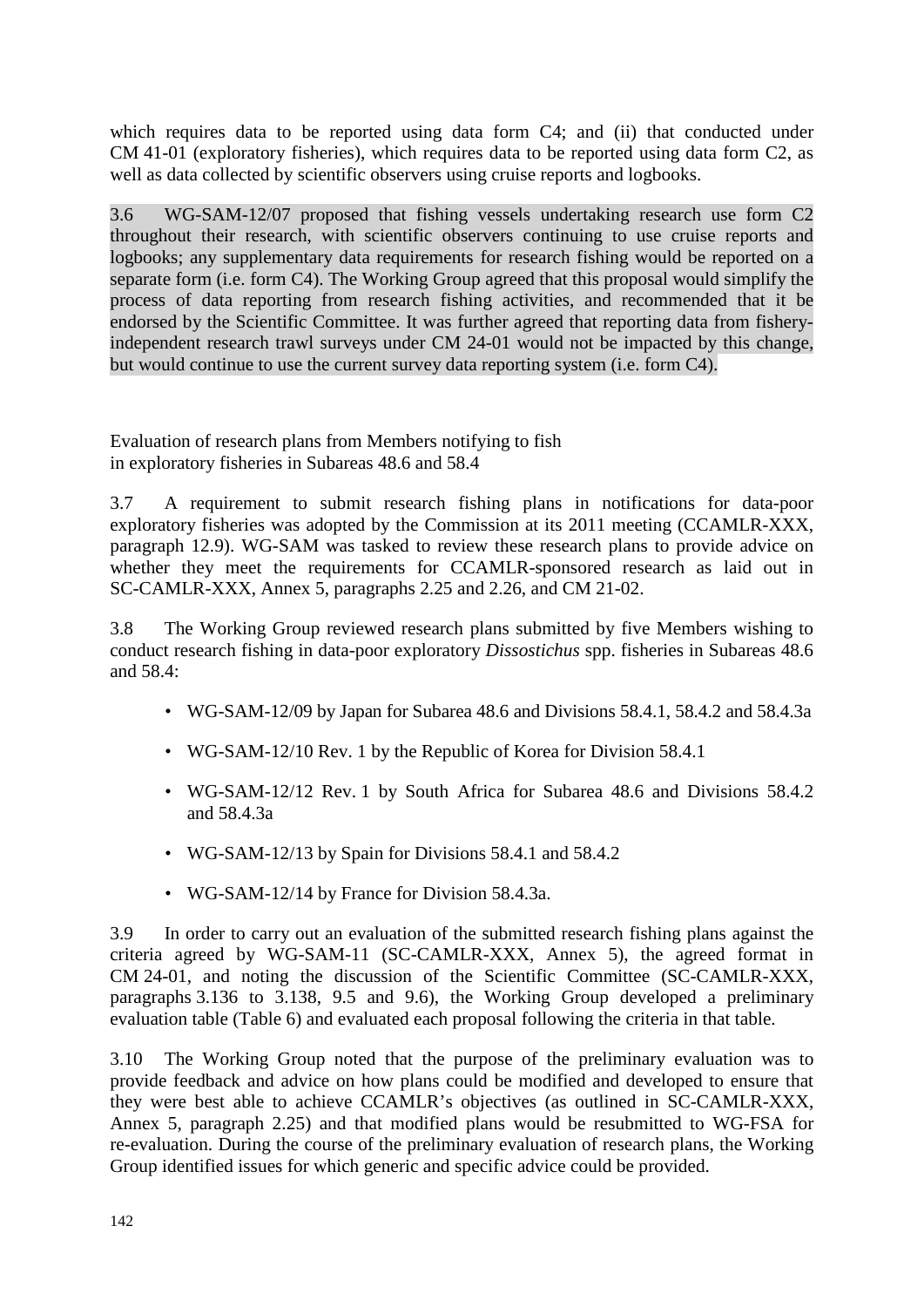3.11 The Working Group noted that no plan provided sufficient detail concerning how the proposed research would address CCAMLR's objectives (Table 6). The collection of data from a fishery survey was frequently cited as the main objective of the research with little consideration given to how the collection of such data would ultimately lead to the provision of a robust estimate of stock status (and precautionary catch limits) for *Dissostichus* spp. within a given area or time frame. The Working Group recommended that the ultimate objectives of any planned research should be stated explicitly within the research plan and consistent with the advice of SC-CAMLR-XXX, Annex 5, paragraphs 2.25 to 2.27.

3.12 The Working Group noted that the provision of detailed survey and data collection plans within the evaluated research plans (Table 6) was generally sufficiently detailed. However, the rationale for the collection of specific datasets was frequently not provided and the intended use of these data was unclear in many cases.

3.13 The Working Group assessed the consideration within research plans of the key requirements to achieve an estimate of stock status as outlined in Table 6 (3i to 3iii) namely:

- (i) an index of stock abundance
- (ii) a hypothesis of relationship of fish in the research area to the overall stock
- (iii) estimates of biological parameters relating to productivity (i.e. maturity, growth, recruitment and natural mortality).

3.14 The Working Group concluded that all research plans would benefit from the provision of a complete account of how an index of stock abundance would be derived. Whilst this was identified as an objective in many cases, the provision of more detail on the methods used, and an assessment of their appropriateness, is necessary to enable the evaluation of the likelihood the research plan could achieve CCAMLR objectives. For example, as most research involved tagging, plans should present comprehensive information on how abundance estimates from tagging will be derived, rather than use of CPUE data, in order to assist with the development of a more robust assessment.

3.15 Details of stock hypotheses were largely absent from the research plans. The Working Group recommended that more detail relating to the population structure and distribution for each 'stock' under consideration should be included. Information on the presence of different life-history stages in the research area, and their relationship with other populations of the target species, should also be added to research plans. If this information is unavailable, a review of the demographics of neighbouring populations could provide information that is indicative of the demographics of the stock, and a stock hypothesis could be developed from this.

3.16 The Working Group noted that research plans frequently state that a considerable amount of biological information would be collected. However, they rarely indicated how this information would be processed and analysed and how the information would ultimately contribute to a stock assessment, nor do they indicate how the existing data would be enhanced by further data collection.

3.17 The Working Group recommended that details are provided on the rationale underlying the collection of specific datasets. In addition, greater detail should be provided on how and when age determination to assess growth or age structure would be conducted. The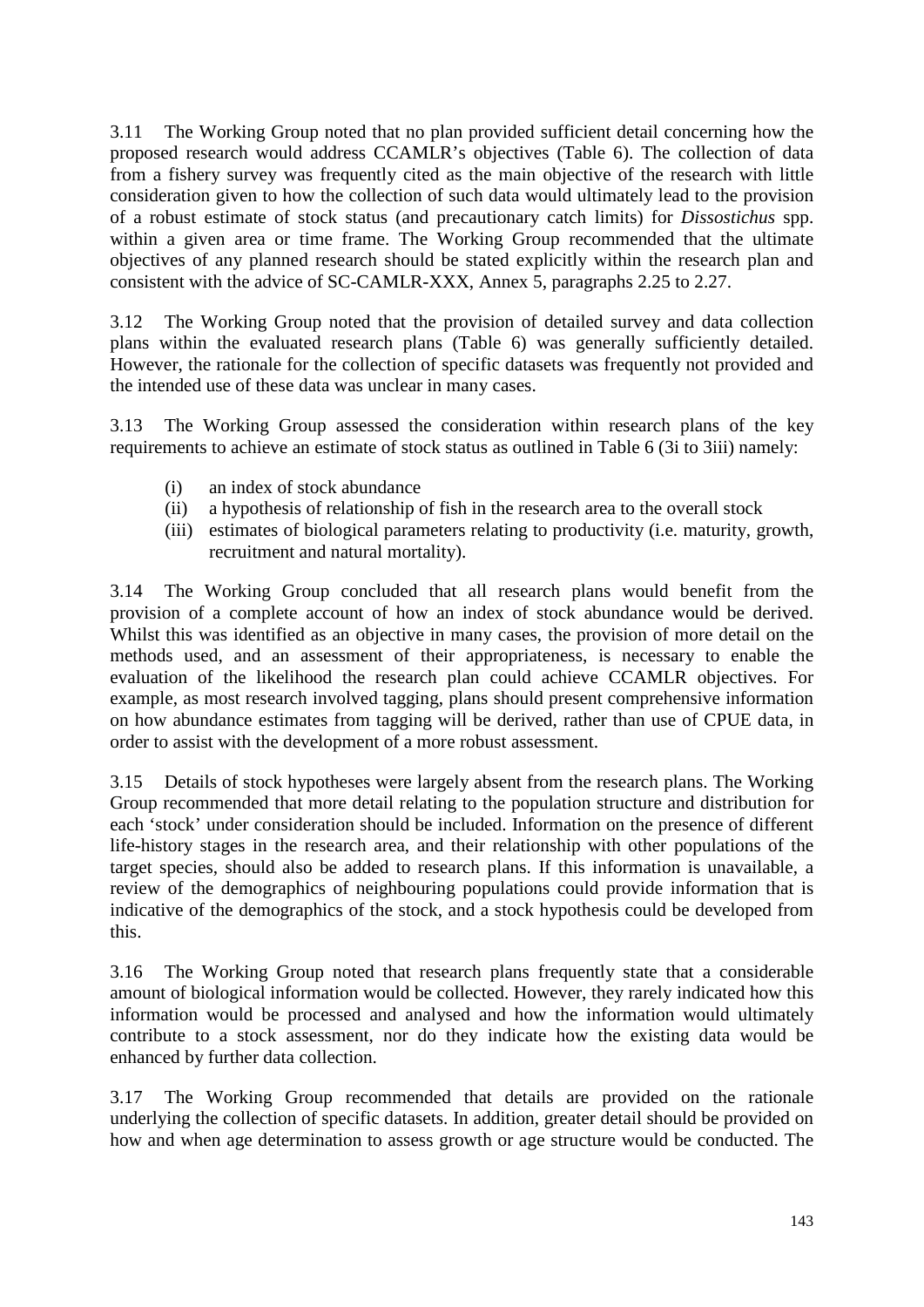Working Group agreed that research fishing plans should be more explicit about the rationale behind the collection of additional biological data. Information on the purpose and use of datasets of sex, maturity and diet should be clear.

3.18 The Working Group noted that the degree of detail in the information on tagging performance (Table 6) varied considerably between research plans. Greater detail on how high tagging performance will be achieved with respect to the identified tagging metrics should be provided in all proposals.

3.19 The Working Group noted that some proposals provided no indication as to whether the research fishing was intended to be a multi-year effort. As most proposals were tagrecapture experiments intended to provide data for use in an assessment, it is important that research proponents commit to research fishing to be conducted over the course of several years to ensure the opportunity to recapture tags. The Working Group agreed that this information is required in the proposal for the evaluation process.

3.20 The Working Group recommended that WG-FSA follow the research fishing proposal evaluation process that was undertaken by the Working Group using the criteria laid out in Table 6 and CM 24-01, Format 2.

3.21 Noting that more than one Member had submitted research plans for some subareas and divisions, the Working Group discussed the potential for the coordination of research plans between Members to better achieve the objectives of research fishing. A coordination of research plans was likely to provide more extensive temporal and spatial coverage of research planned for data-poor exploratory fisheries in Subareas 48.6 and 58.4, and could prevent unnecessary duplication of research effort. It was also highlighted that the development of full stock assessments for a subarea or division was a major task that could be made easier by the coordination of research effort and assessment expertise and resources between Members.

3.22 Since it is now a requirement that research plans be submitted to the Secretariat by 1 June in advance of, and for consideration by, WG-SAM, there would be an opportunity for Members to discuss and coordinate research prior to the resubmission of the research plans to WG-FSA after preliminary evaluation at WG-SAM.

3.23 The Working Group recommended that an intersessional correspondence group be established to facilitate the coordination of research effort and plans between Members. Dr Belchier, in his capacity as Convener of WG-FSA, indicated that he would be willing to act in this role with the assistance of the Secretariat. The Secretariat recommended that, in line with other correspondence groups, a dedicated area of the website be established to facilitate the exchange of information between Members.

3.24 WG-SAM-12/09 provided a research fishing proposal for Subarea 48.6 and Divisions 58.4.1, 58.4.2 and 58.4.3a. The Working Group noted a considerable amount of information was provided in this paper which provided a useful context to assist with the appraisal. In addition to the generic points advised in paragraphs 3.11 to 3.24, a number of other issues were raised by the Working Group:

(i) The Working Group discussed the impact of operational constraints, such as ice, which could prevent access to designated fine-scale rectangles. This issue was raised in WG-SAM-12/09 and a method described for spatial allocation of effort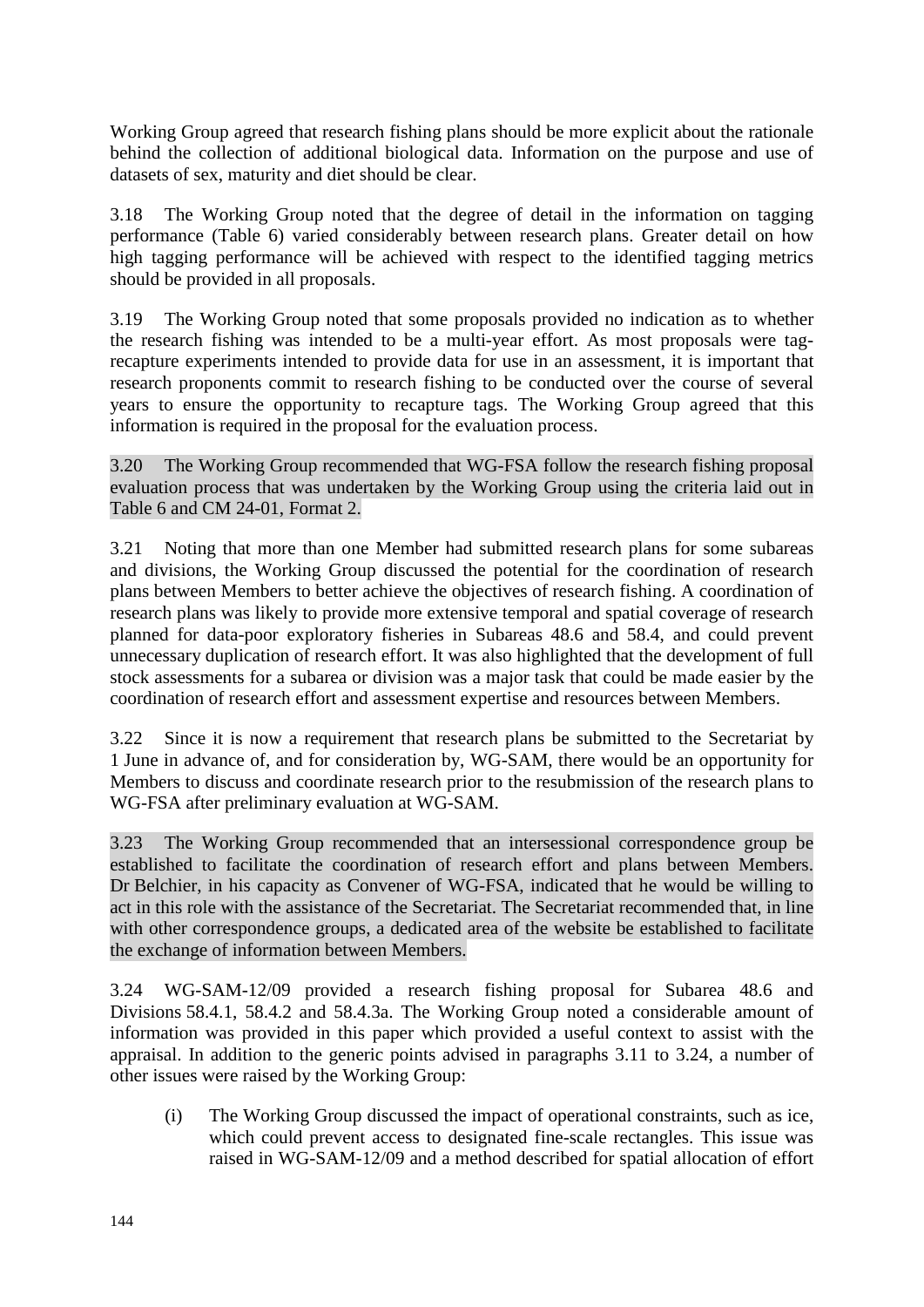for the 2012/13 research effort, should the designated fine-scale rectangles be inaccessible. A number of alternative methods to reallocate effort were discussed and it was agreed that there was still a requirement for the research fishery to be spatially constrained, and that the focus should be on areas where tags were already released. The Working Group recommended that this issue be further discussed at WG-FSA, recalling that fine-scale rectangles were an interim measure pending the development of satisfactory research plans in 2012/13.

(ii) The Working Group recommended that where  $CPUE \times$  seabed area comparisons are used to provide an initial estimate of plausible biomass within the proposed research area, care should be taken to ensure that the reference area from an assessed stock used in the comparison contains the same toothfish species as occur in the research area (SC-CAMLR-XXX, Annex 5, paragraph 2.40ii).

3.25 WG-SAM-12/10 Rev. 1 provided a research fishing proposal for Division 58.4.1. In addition to the generic comments in paragraphs 3.11 to 3.24, the Working Group also advised that only fish that had been hooked by a single hook (see Table 5) from the trotline gear should be selected for tag and release in order to maximise the potential for recapture.

3.26 WG-SAM-12/12 Rev. 1 provided research fishing proposals for Subarea 48.6 and Divisions 58.4.2 and 58.4.3a. The Working Group agreed that additional information on hook injuries sustained by fish and an assessment of fish 'vitality' presented at the Working Group was very useful and should be submitted to WG-FSA.

3.27 Mr Heinecken indicated that he had found the appraisal process to evaluate a research proposal against the metrics indicated in Table 6 to be extremely useful and that it would greatly assist with the development of research fishing plans that were better suited to meet CCAMLR's objectives.

3.28 WG-SAM-12/13 presented a research fishing proposal for Divisions 58.4.1 and 58.4.2. This proposal was intended primarily as a multi-year depletion experiment to be carried out sequentially in different SSRUs in subsequent years, and included three SSRUs in Division 58.4.1 that are currently closed to fishing. The Working Group noted that the proposed depletion experiment requires systematic fishing in small areas for a considerable period of time to estimate correlation between CPUE and catch to estimate abundance.

- (i) The Working Group recalled that there had been other depletion analysis studies for toothfish fisheries in the Convention Area undertaken in the past, but that these had failed to achieve their objective of leading to an assessment. However, it was also noted that the previous experiments used data from various fishing vessels engaged in commercial fishing operations, and not a controlled experiment (e.g. WG-FSA-94/24).
- (ii) The Working Group noted that it would be useful to combine the depletion experiment with tagging that would be undertaken during the research, as this would increase the power of the experiment to estimate local abundance. It also noted that revisiting the same location to recapture tags in the year(s) subsequent to the depletion experiment would be useful, as this would enable comparison of local abundance estimates generated by two different methods.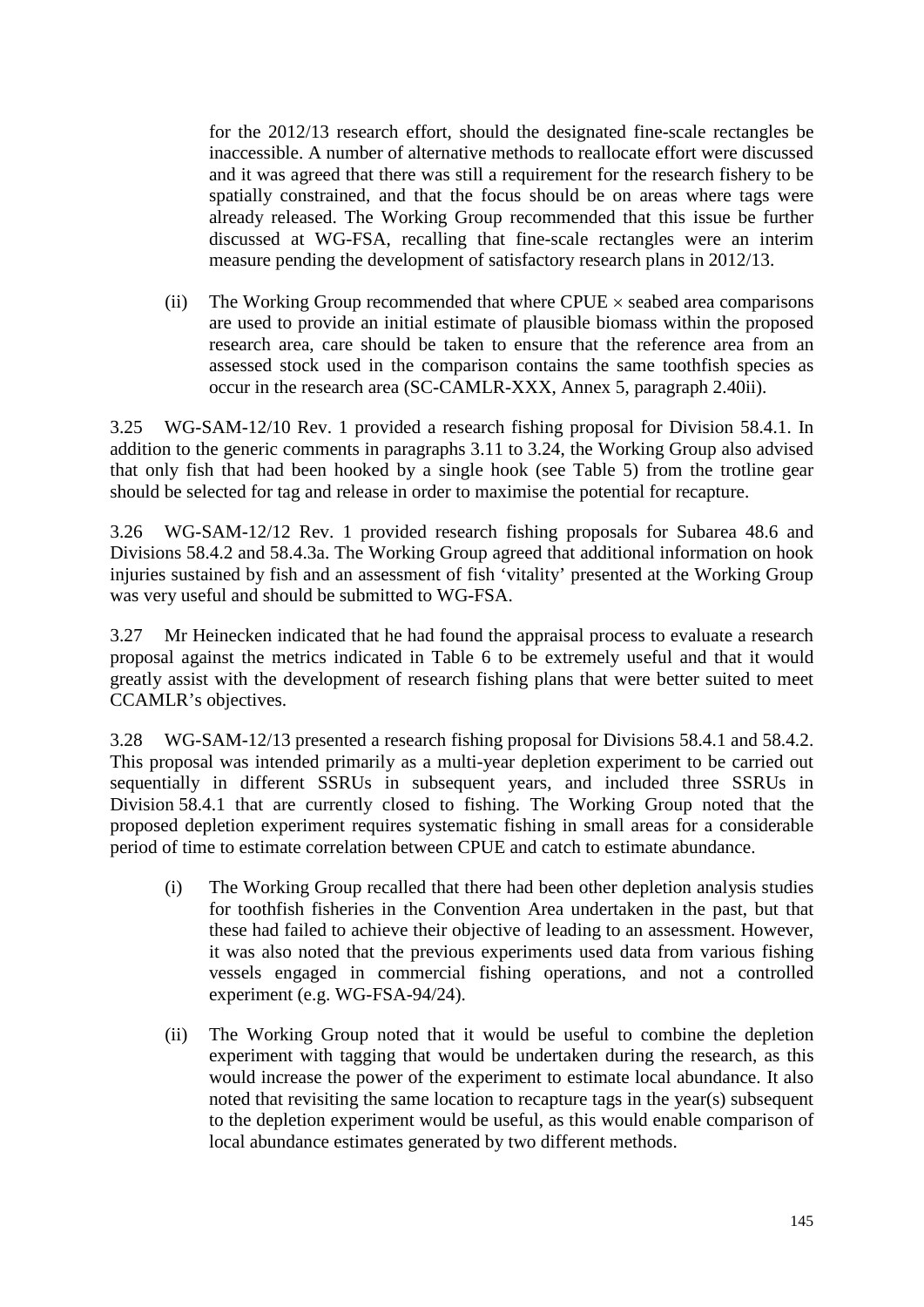<span id="page-13-0"></span>(iii) The Working Group agreed that there may be some fish that move into, or out of, the study area, and that this may affect the experiment. In addition, it requested that previous depletion experiments (both CCAMLR and international) be reviewed and that consideration of the power to detect a depletion which would result in an estimate of local biomass be presented to WG-FSA.

3.29 The proposal in WG-SAM-12/14 to conduct research fishing in Division 58.4.3a did not contain a detailed description of a research plan to indicate how the collected data would develop an estimate of abundance. There was no detailed survey design, no maps of the distribution of catch or tagging effort and, therefore, it was not possible for the Working Group to evaluate the potential for the research to lead to an estimate of abundance or to an assessment. The Working Group encouraged resubmission of a revised proposal to WG-FSA, taking into account Table 6 and the advice provided in paragraphs 3.11 to 3.24.

#### REVIEW OF SCIENTIFIC RESEARCH PROPOSALS FOR OTHER AREAS (E.G. CLOSED AREAS, AREAS WITH ZERO CATCH LIMITS, SUBAREAS 88.1 AND 88.2)

4.1 The Working Group reviewed reports from previous research fishing and considered scientific research proposals for new research fishing in closed areas, areas with zero catch limits and areas with stock assessments under CM 24-01. Proposals were evaluated for new or ongoing research fishing in Subareas 48.5 and 88.1 and Divisions 58.4.3b and 58.4.4. The Working Group also reviewed reports for research fishing already completed in Subareas 88.1, 88.2 and 88.3 and Divisions 58.4.3b and 58.4.4 in 2011/12.

4.2 The Working Group noted that, in general, the quality of new research fishing proposals submitted under CM 24-01 was improved from previous years, and thanked the proponents for their work. Evaluation of new proposals for research fishing in closed or zerocatch limit data-poor areas (i.e. WG-SAM-12/04, 12/11, 12/15 Rev. 1, 12/16 and 12/17), consistent with the advice of the focus topic on data-poor fisheries at WG-SAM-11 (SC-CAMLR-XXX, Annex 5), is summarised in Table 7. Evaluation of research proposals in areas with assessments (WG-SAM-12/28 and 12/29) proceeded separately.

Weddell Sea (Subarea 48.5)

4.3 The Working Group discussed WG-SAM-12/04 and 12/11, describing a proposal to conduct a five-year research fishing program to achieve an estimate of stock status for Antarctic toothfish (*D. mawsoni*) in Subarea 48.5. The Working Group agreed that the proposal was generally consistent with the advice of the focus topic on data-poor fisheries at WG-SAM-11 (Table 7). The Working Group noted that the success of a tag-based research program relies on the ability of the research vessel to revisit previously fished locations to recapture tags, and that it may not be possible to conduct multi-year research in the proposed locations due to difficult and variable ice conditions in the area, particularly in the western portion of Subarea 48.5. Working Group participants reported that areas in the western Weddell Sea that appear ice-free in WG-SAM-12/04, Figures 2 and 4, are known to have been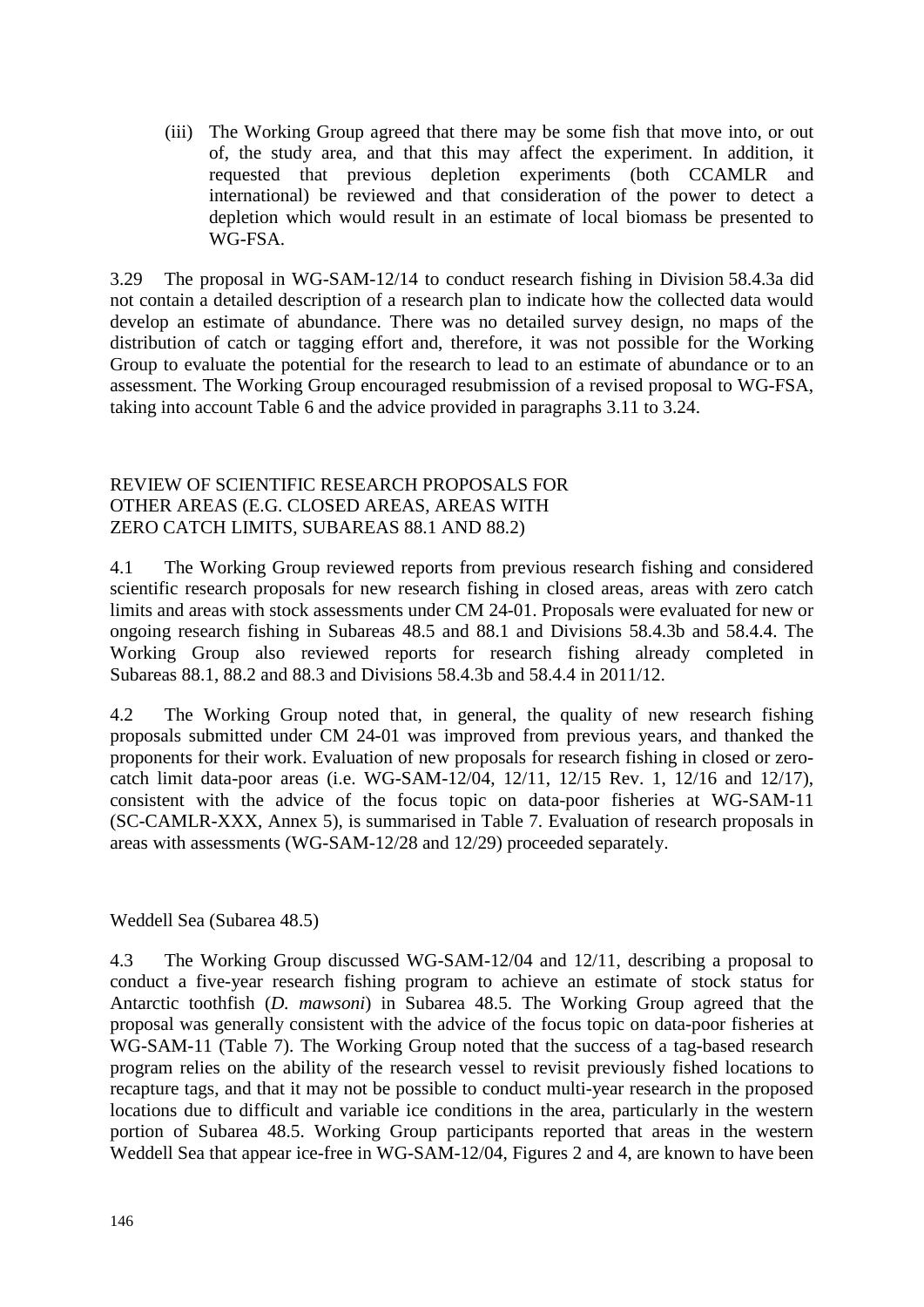inaccessible to an ice-breaking research vessel during the same month in 2012. The proposed set locations in the eastern portion of Subarea 48.5 are likely to be more accessible, but potentially still subject to difficult or variable ice conditions.

4.4 The Working Group recommended that the authors resubmit WG-SAM-12/04 to WG-FSA, and provide additional details of the planned analytical methods identified in the annual research program leading to an assessment of stock status, including 'areal methods' (in years 2 and 3) and CASAL models (in years 4 and 5) mentioned in the paper. The Working Group also requested additional details regarding planned analyses of data from biological sampling (e.g. otoliths and gonads) to inform estimation of biological parameters affecting stock productivity. Additional analyses of ice conditions, and operations potentially affecting research feasibility, would also be important for the evaluation of this proposal.

# BANZARE Bank (Division 58.4.3b)

4.5 The Working Group discussed WG-SAM-12/15 Rev. 1, describing the results of research by Japan in Division 58.4.3b in 2012 and a proposal to continue that research in 2013. Due to operational difficulties and poor weather, only 22 of the planned 48 research hauls were completed in 2012 and no tagged fish were recaptured. The Working Group noted that, despite several years of research fishing in this location, there was still insufficient information (tag returns) to enable progress towards an estimate of stock status. This may be due to the combined effects of inconsistent spatial research design, variable research seasonality and/or low catches resulting in lower than anticipated numbers of fish being scanned.

4.6 The Working Group recommended that the authors resubmit this paper to WG-FSA and include additional information about what analyses are planned to lead to an assessment of stock status and on what time frame these analyses will occur. The Working Group also recommended additional details be provided regarding planned analyses of biological sampling (e.g. otoliths and gonads) to inform estimation of biological parameters affecting stock productivity. To estimate the likely time required to collect this information, the Working Group recommended that in addition to the analysis of required tagging and catch rates to achieve a target CV, the proponents also estimate the number of tag recaptures that would be expected each year as a function of scanning rate (catch).

4.7 The Working Group recalled the advice of the Scientific Committee in 2011 (SC-CAMLR-XXX, paragraphs 9.33 to 9.36) that consideration of future research in this area should also be informed by a larger analysis and review of available information indicative of current and historical factors affecting stock status.

4.8 The Working Group noted that the authors of WG-SAM-12/15 Rev. 1 had incorrectly applied the precautionary exploitation rate of 0.01 (corresponding to an assumption of a stock depleted to 30%  $B_0$ , from the formula of WG-FSA-10/42 Rev. 1) with reference to the estimated  $B_{\text{current}}$  rather than  $B_0$ . A correct application of the formula would yield a higher precautionary catch level; this should be recalculated and evaluated by WG-FSA.

4.9 Comparative analyses of different Spanish and trotline fishing gear configurations described in WG-SAM-12/15 Rev. 1 (and also WG-SAM-12/16, below) indicate that the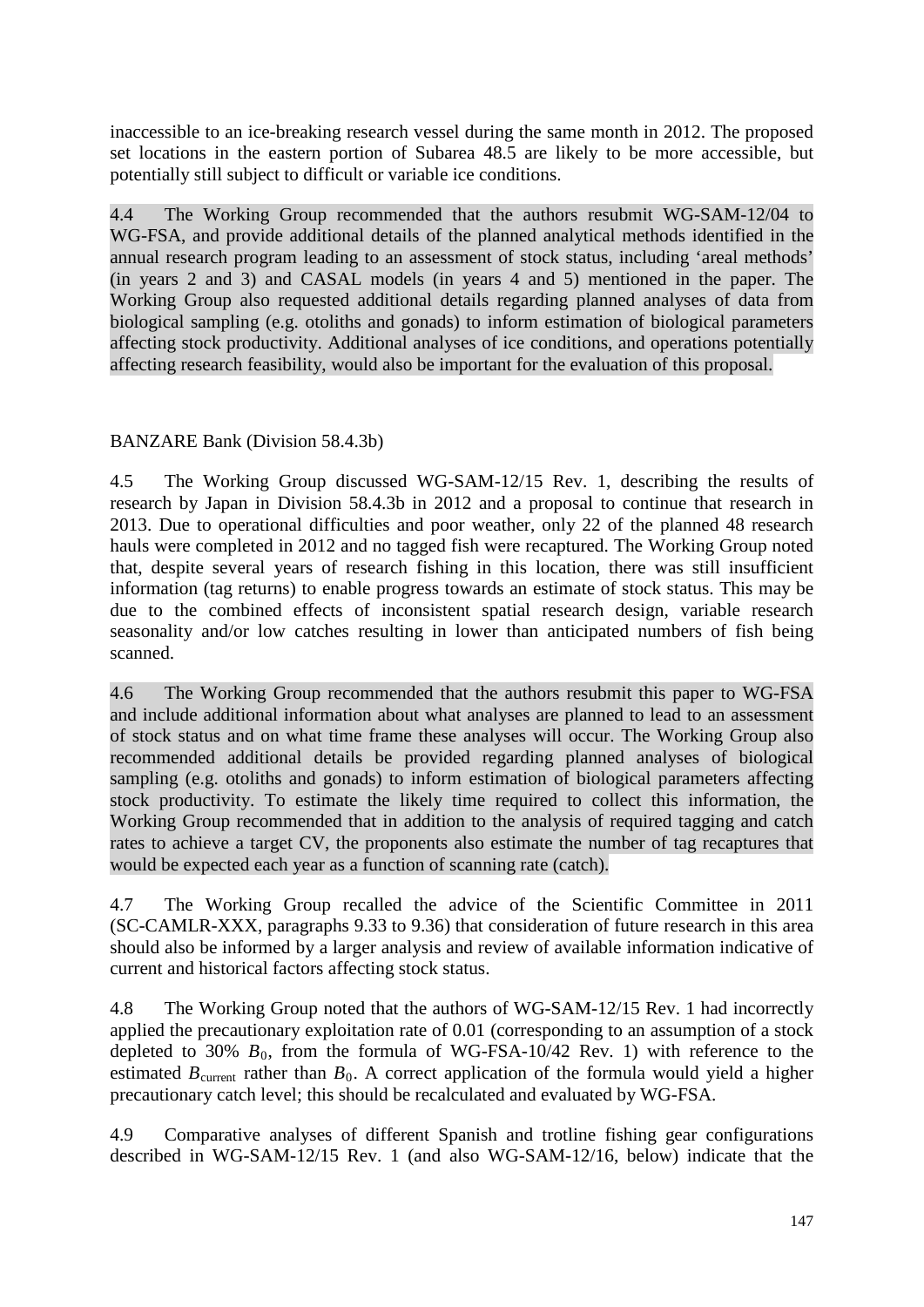modified trotline configurations adopted in 2012 resulted in a higher proportion of captured fish suitable for tagging without an apparent reduction in CPUE per km of line. The Working Group recommended that these analyses be submitted for consideration by WG-FSA.

4.10 The Working Group considered proposed modifications to the assignment of longline set locations, to allow the research vessel flexibility to adjust precise set locations by up to 5 n miles in response to weather and sea conditions. The Working Group noted that adhering to a fixed spatial grid vs. allowing limited flexibility in set locations has implications for CPUE comparisons in particular locations between years, but the effect on tag-returns at this scale is unknown. The Working Group recommended that the implications of spatial research designs be carefully considered with respect to the actual purpose of the research and the way in which research results will be analysed (i.e. using CPUE vs. tag-based indices of abundance).

Ob and Lena Banks (Divisions 58.4.4a and 58.4.4b)

4.11 The Working Group discussed WG-SAM-12/16, describing the results of research by Japan in 2012 in Divisions 58.4.4a and 58.4.4b, and also WG-SAM-12/17, describing a proposal to continue that research in 2013. The Working Group noted that in SSRU C additional tag-recaptures were obtained in 2012, potentially providing information sufficient to lead to an estimate of current stock status, but that in SSRU B observed levels of killer whale depredation may have compromised the success of research in this area.

4.12 The Working Group discussed the potential influence of killer whale depredation on abundance estimates from a tagging program. It noted that killer whale depredation at the haul may result in fewer tag recaptures, and would need to be taken into account when estimating total removals, but is not expected to bias tag-based abundance estimates. In contrast, if killer whales are present when tagged fish are released, this would be expected to bias tag-based abundance estimates. Noting that the *Shinsei Maru No. 3* utilised a holding tank to retain tagged fish until hauling was completed and killer whales were no longer visible in the area, the Working Group requested that additional information be provided on the distances moved by the vessel before releasing tagged fish. The Working Group also requested higherresolution data on what proportion of the research hauls were attended by killer whales, killer whale abundance, and the proportion of the hauls with evidence of depredation observed on the line.

4.13 The Working Group welcomed reports that more than 1 000 photographs had been taken of killer whales in SSRU B during 2012 and that these were being analysed by French researchers to compare with photos of individual whales depredating lines elsewhere in the Indian Ocean sector. The Working Group encouraged researchers to continue this work and submit it for consideration by WG-FSA and WG-EMM.

4.14 The Working Group considered an option presented by Dr Taki to discontinue research fishing in SSRU B due to potential difficulties arising from killer whale depredation, and to instead continue research in SSRU C and initiate research in SSRU D where killer whales have not in the past been seen in high numbers. The Working Group requested that this proposed change should be considered by WG-FSA in light of the information requested in paragraph 4.12.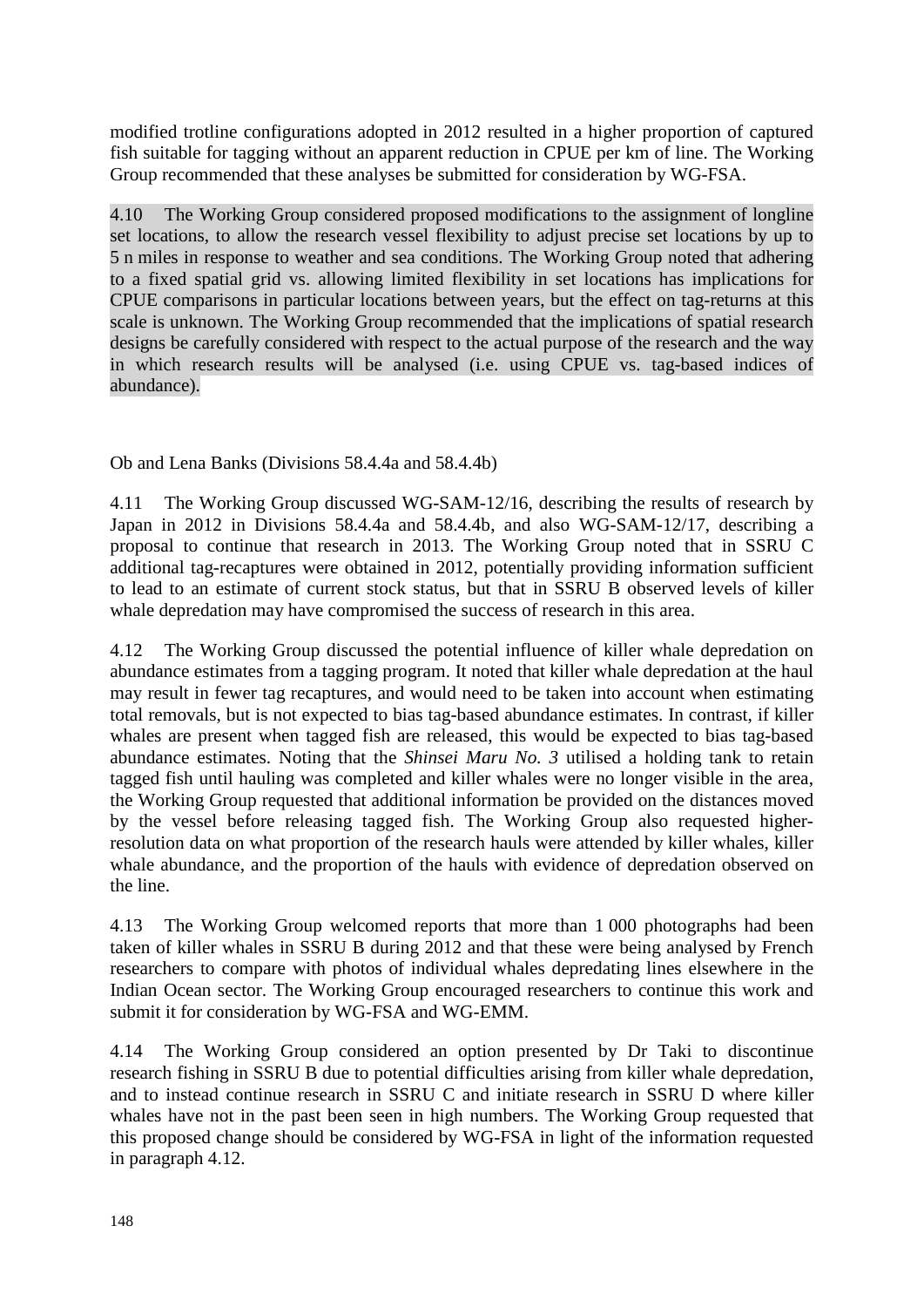4.15 The Working Group suggested that the authors provide revised papers to WG-FSA, including additional information about what analyses are planned, and on what time frame, to lead to a stock assessment, noting that tag recaptures to date within SSRU C may be sufficient to inform a preliminary estimate of stock status. The Working Group also requested additional details regarding planned analyses of biological samples (e.g. otoliths and gonads) to inform estimation of biological parameters affecting stock productivity, noting the advice of SC-CAMLR-XXX, Annex 5, paragraphs 2.27 to 2.29.

### Subarea 88.3

4.16 The Working Group considered WG-SAM-12/05, describing the results of two years of research fishing by Russia in Subarea 88.3, noting that there is no proposal to continue this research in 2012/13. The Working Group noted that there were no tag returns from this research, most likely due to low catches and inconsistent spatial overlap arising from difficult ice conditions, but that other biological and demographic information collected in the course of this research would contribute substantially to our knowledge of this poorly studied area. The Working Group thanked the authors of this paper for providing this report, and recommended that this paper be resubmitted to WG-FSA.

### Subarea 88.2

4.17 The Working Group considered WG-SAM-12/08, describing the results of two years of research fishing by Russia in SSRU 882A, noting that there is no proposal to continue this research in 2012/13. The Working Group noted that there were no tag returns from this research, most likely due to low catches. The Working Group thanked the authors of this paper for providing a detailed and thorough report, and recommended that this paper be resubmitted to WG-FSA.

4.18 The Working Group noted that in WG-SAM-12/05 and 12/08, a much higher proportion of fish caught by the *Sparta* using trotlines were suitable for tagging, in comparison with fish caught using trotlines by the *Shinsei Maru No. 3* described in WG-SAM-12/15 Rev. 1 and 12/16. The authors of WG-SAM-12/08 noted that the trotline configuration used on board the *Sparta* has been described in the CCAMLR Gear Library (WG-FSA-06/05) but that, due to changing use of terminology, this configuration originally referred to as a 'deep-water Spanish longline' would now be more accurately classified as a type of trotline. The Working Group requested that Russian scientists provide an updated gear description paper for deposition in the CCAMLR Gear Library that clearly describes this particular trotline configuration (i.e. specifying bundle placement, bundle spacing, hook numbers per bundle, snood lengths etc.) to enable determination of the various factors affecting availability of fish suitable for tagging by different gear types.

Subarea 88.1

4.19 The Working Group considered WG-SAM-12/28 and 12/29, describing the results of the first year of a CCAMLR-sponsored survey to monitor the abundance of pre-recruit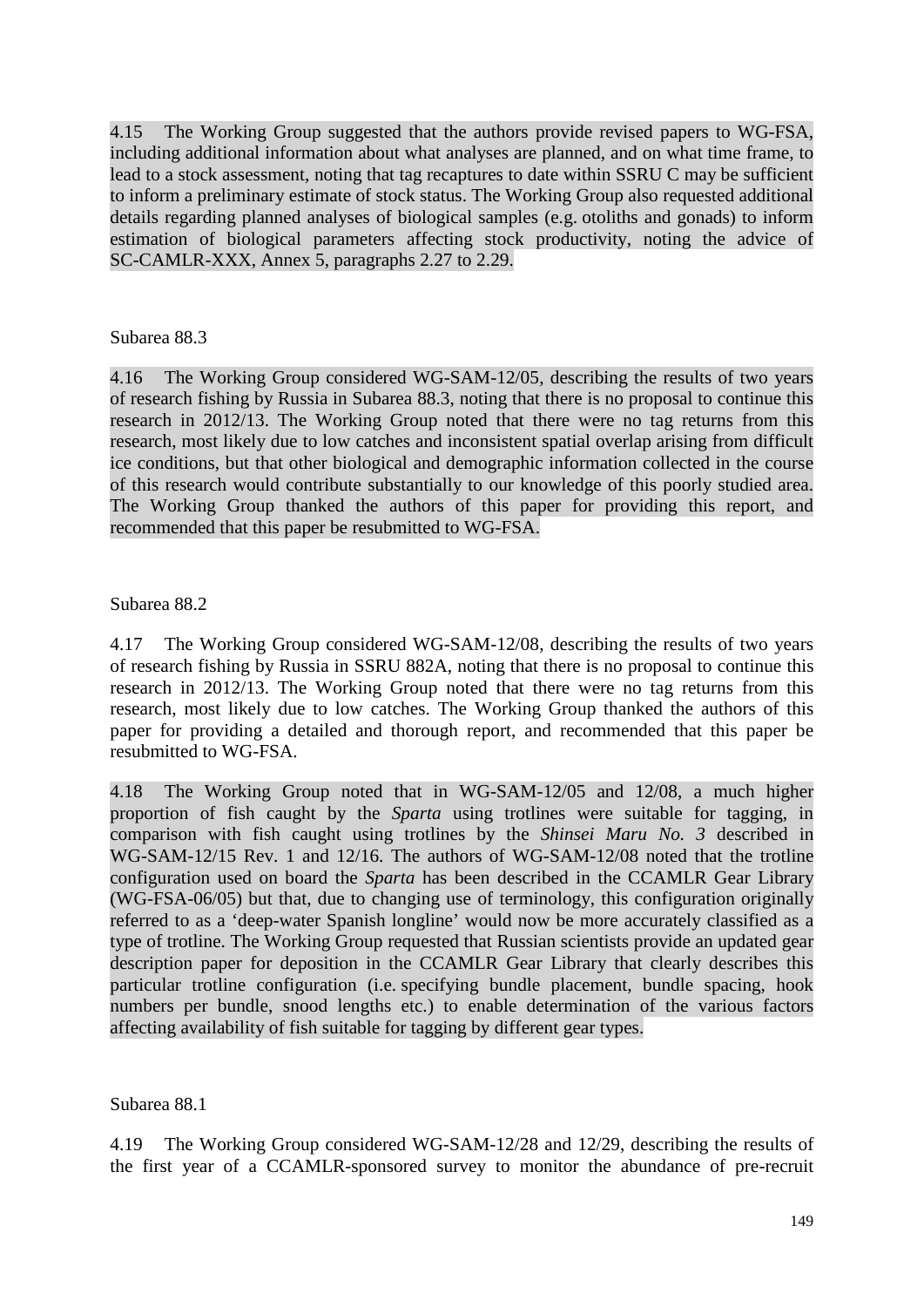<span id="page-17-0"></span>Antarctic toothfish in the southern Ross Sea in 2012, and a proposal to continue the survey in 2013. The 2012 survey successfully demonstrated the feasibility of using a standardised longline survey to monitor trends in abundance of the target size range of Antarctic toothfish (<100 cm). The survey achieved a target CV of less than 10% for the main survey strata, and successfully defined depth ranges within which fish of the target size classes were concentrated, to better define target strata in subsequent years.

4.20 Dr Hanchet noted that the time series arising from this survey could be used to inform the existing stock assessment for the Ross Sea toothfish fishery, including providing an index of recruitment variability, indications of recruitment autocorrelation, and information on life-cycle movements, including to parameterise spatially explicit stock models.

4.21 The Working Group noted additional analyses comparing catch rates during the 2012 season with commercial catch rates recorded by the same vessel using the same fishing gear configuration in 1999 and 2001. Standardised CPUE analysis revealed no change in catch rates in this period, in contrast to reported declining catch rates by researchers in McMurdo Sound using handlines to capture Antarctic toothfish over the same period.

4.22 The Working Group supported the proposed design of the repeat survey in 2013, including the assignment of approximately 15 sets outside the core strata to explore, and potentially define, new strata in the Glomar–Challenger trough, which includes areas characterised by high catch rates of pre-recruit toothfish and which may constitute a biologically important migration corridor between pre-recruit settlement areas in the southern Ross Sea and adult feeding areas on the Ross Sea slope in SSRU K.

4.23 The Working Group recommended that the authors submit a revised proposal to WG-FSA, including additional analyses of the extent to which commercial fishing occurred inside the survey strata prior to the completion of the survey in 2012, and length-frequency distributions of fish caught by those vessels. The Working Group discussed the appropriateness of the term 'pre-recruits' to refer to the size range of fish captured to date by the survey noting that this size range overlaps with that of fish captured by the fishery. It was suggested that perhaps 'subadult' would be a more appropriate term.

# METHODS FOR ASSESSING FINFISH STOCKS IN ESTABLISHED FISHERIES

5.1 WG-SAM-12/18 presented a 'break and burn' method for ageing Antarctic toothfish otoliths collected by Russian vessels in the Ross Sea. The Working Group noted that a large number of otoliths (more than 6 000) were aged in the study and that the data has the potential to be included in a stock assessment model.

5.2 The Working Group recalled the discussion about ageing toothfish otoliths (SC-CAMLR-XXX, Annex 7, paragraphs 6.81 and 6.82) and the intention to set aside an afternoon during the next WG-FSA meeting to facilitate otolith reading work of *D. mawsoni*. The Working Group recommended that the focus of this meeting be on the ageing of both *Dissostichus* species, since the conclusions are expected to be applicable more widely across species. The Working Group encouraged all Members with an interest in ageing *Dissostichus*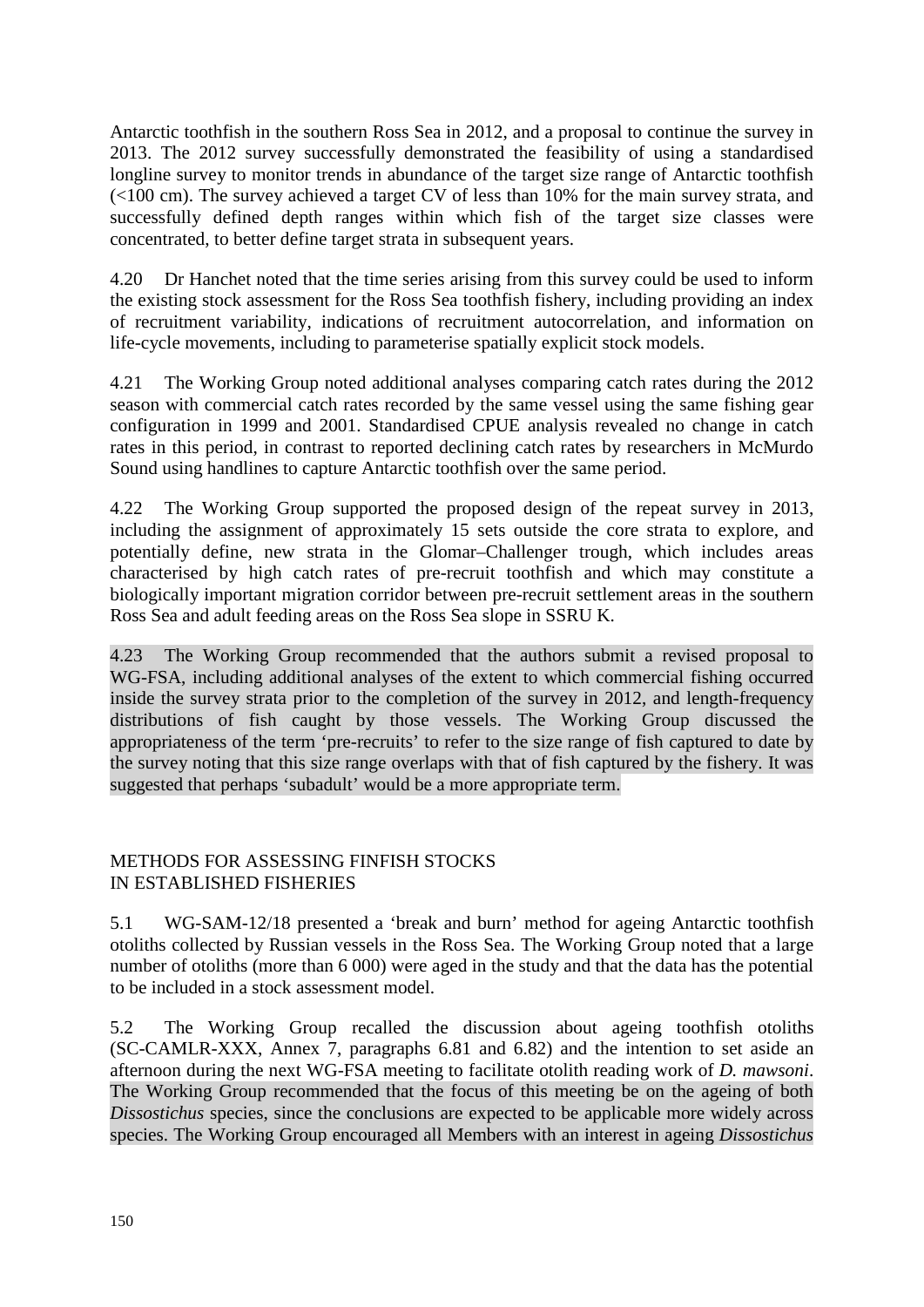<span id="page-18-0"></span>to be involved in this meeting to facilitate otolith reading work, multiple readings of otoliths for estimating ageing error by individual readers, an otoliths exchange (prepared otoliths and images) and comparisons of different ageing techniques.

5.3 The Working Group welcomed the first comprehensive characterisation of the toothfish fishery in Subarea 48.6 that was presented in WG-SAM-12/33. This report summarised catch, effort, timing, depth, location, size structure and maturity of toothfish and by-catch from the fishery. The main topics discussed by the Working Group included the catch per unit of effort as abundance index and differences in fishing location between toothfish species and the associated by-catch. The Working Group noted that the analysis would benefit from a separate analysis of catch and effort information by gear type reflecting, for example, the shift from Spanish longline to trotline over time, and a standardisation of catch rate data.

## 5.4 The Working Group recommended that WG-SAM-12/18 and 12/33 be resubmitted to WG-FSA.

5.5 WG-SAM-12/20 presented a biomass estimation of *D. mawsoni* in Subarea 88.3 based on a spline approximation of catch-per-unit effort data and an assumed 3 n mile attraction distance. The Working Group noted that the estimation of biomass density extended spatially up to 150 n miles beyond the range of locations sampled, and recalled its concern that spatial predictions may be difficult if the fished areas are not well spread across the range of environmental variation in the multivariate space (SC-CAMLR-XXX, Annex 7, paragraphs 4.39 to 4.42). The Working Group considered that the analysis would benefit from a grid design to estimate fish density across the bathymetric range, although it recognised that fishing may be restricted in some locations due to heavy ice conditions.

5.6 The Working Group noted that the spline analysis presented in WG-SAM-12/20 was conducted with the program 'Chartmaster' which has not been considered previously by WG-SAM and recalled the advice of WG-FSA on evaluating new methods (SC-CAMLR-XXVI, Annex 5, paragraph 4.27) and suggested that such an evaluation should include, inter alia, the analysis of simulated (theoretical) data for a number of fish stock scenarios and a description on how uncertainty is treated by the model. The Working Group recommended that the authors provide such an evaluation to future meetings of WG-SAM.

# OTHER BUSINESS

# Focus of future meetings

6.1 The Working Group noted the increased level of participation at its 2012 meeting, with a number of first-time participants and 33 papers submitted for consideration. This increased level of participation in the work of WG-SAM was encouraging, and had contributed to a very full agenda requiring a full five-day meeting.

6.2 The Working Group recognised that the evaluation of research plans in exploratory fisheries and research proposals in other data-poor areas that are designed to lead to an assessment would likely be standing agenda items at meetings for the next few years, while the continued use of focus topics would provide opportunities to address other priorities as determined by the Scientific Committee.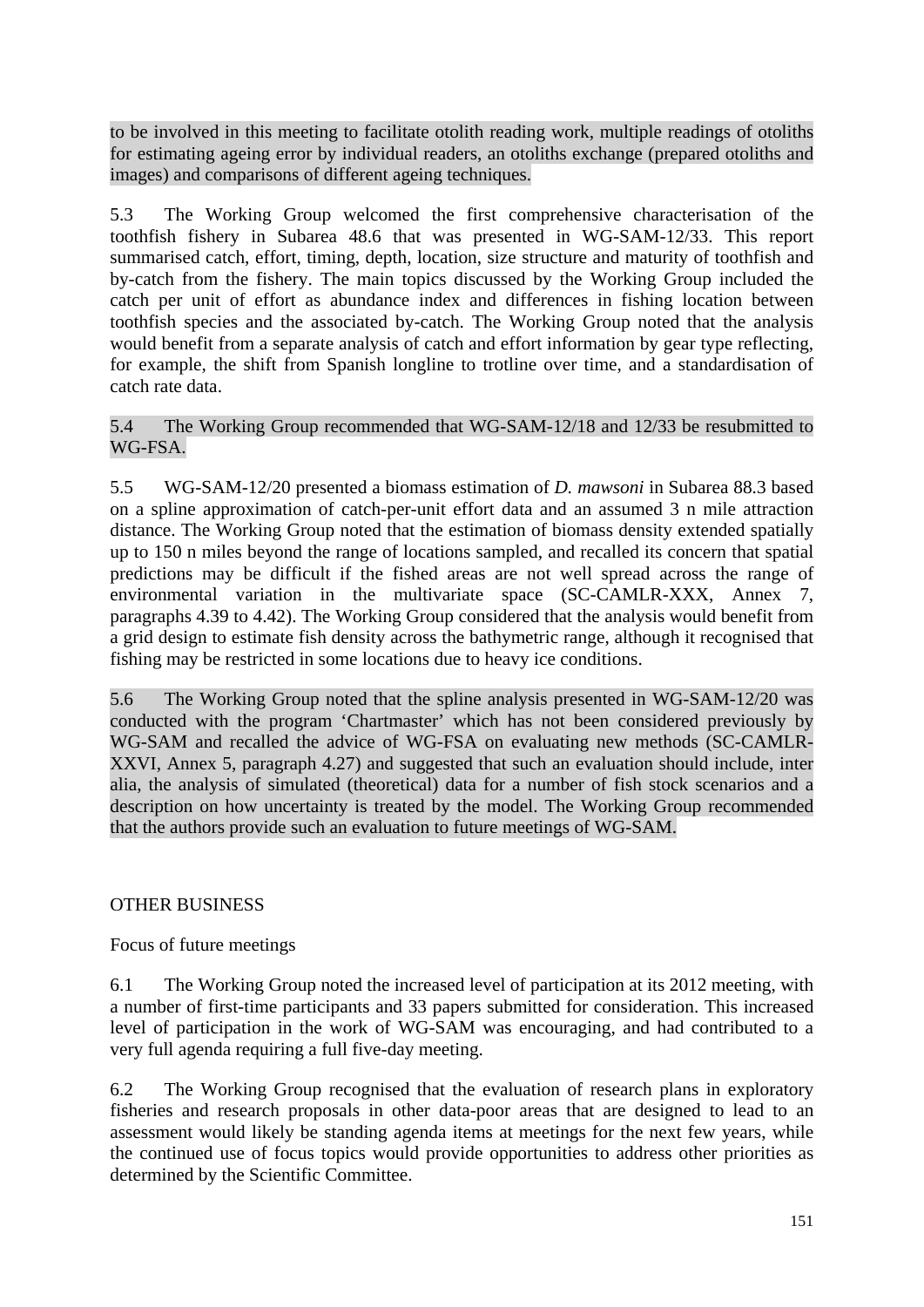<span id="page-19-0"></span>6.3 The Working Group requested that the Scientific Committee consider the following items as possible future focus topics:

- Improvement of research proposals to review progress in developing research plans in exploratory fisheries and evaluate the application of recommendations and advice provided by working groups and the Scientific Committee.
- Multinational collaboration and research plans to facilitate the development of collaborative research protocols in data-poor exploratory fisheries.
- Development of spatial population models to develop spatially explicit modelling approaches, including in exploratory fisheries and krill fisheries.

Preview of the new CCAMLR website

6.4 The pre-release version of the new CCAMLR website was made available to participants for evaluation and feedback. The new website features:

- modern design with expandable menus, quick links and related pages
- fully indexed search engine consistent with access security rules
- comprehensive document archive
- delegated access control using individual email addresses
- online meeting registration
- internal framework and work flow for authoring, review and translation.

The Working Group looked forward to the launch and continued development of the new website.

#### ADVICE TO THE SCIENTIFIC COMMITTEE

7.1 The Working Group's advice to the Scientific Committee and its working groups is summarised below; the body of the report leading to these paragraphs should also be considered.

7.2 WG-SAM provided advice to the Scientific Committee and WG-FSA on the following items:

- (i) Review of the CCAMLR tagging protocol
	- (a) error trapping, sensitivity analyses and simulations (paragraphs 2.3 and 2.31)
	- (b) tag-based abundance estimates (paragraph 2.7)
	- (c) tagging information kit (paragraph 2.11)
	- (d) training package (paragraphs 2.13 to 2.15)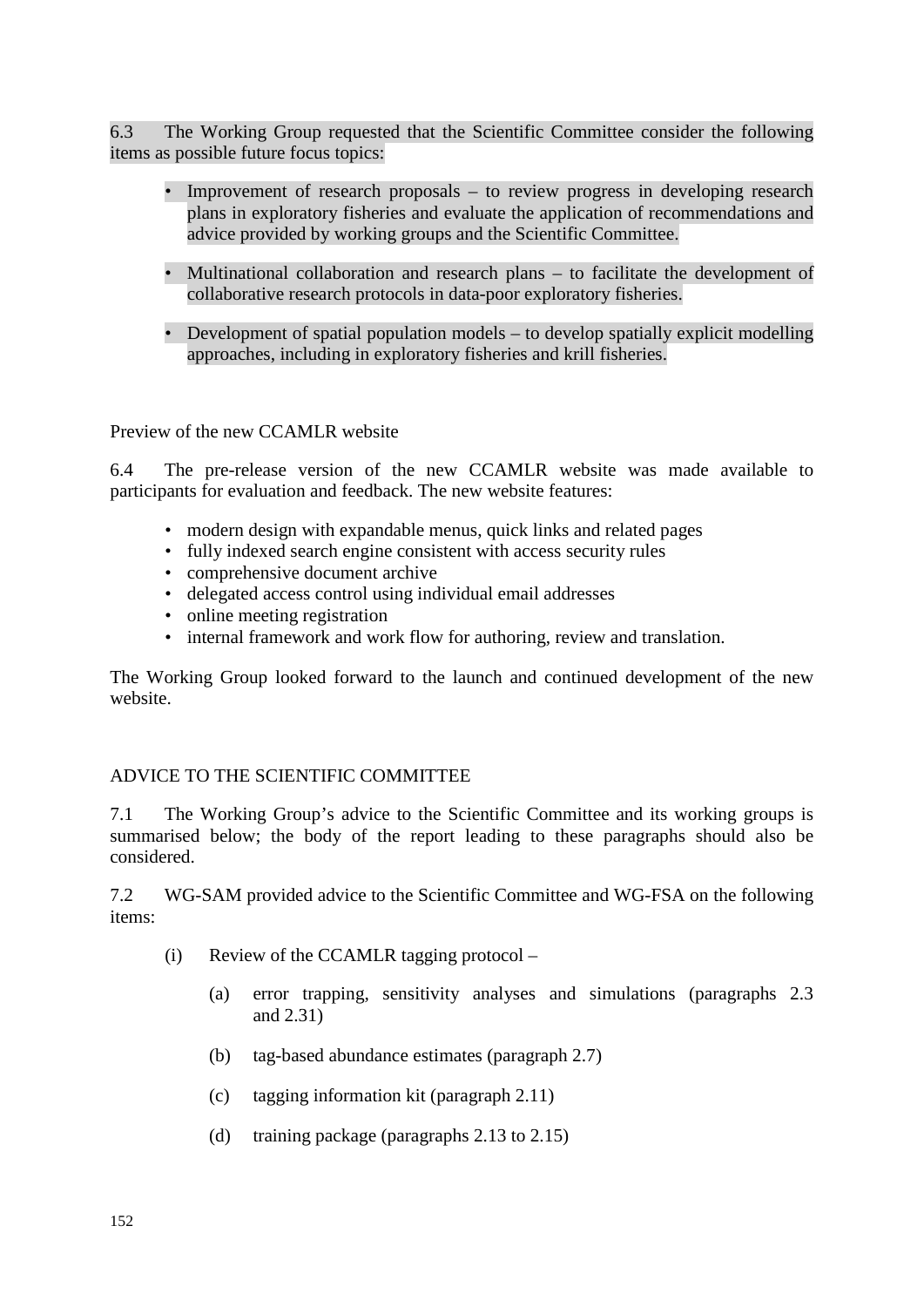- <span id="page-20-0"></span>(e) experiments on the effect of handling and tagging on viability (paragraph 2.16)
- (f) minimising exposure of fish to full sunlight during tagging (paragraph 2.18)
- (g) tag-release programs in other regions (paragraphs 2.21 and 2.22).
- (h) removing the requirement to weigh fish during tagging (paragraph 2.26).
- (ii) Research plans for exploratory fisheries in Subareas 48.6 and 58.4 in 2012/13
	- (a) maps of research haul deployments (paragraph 3.3)
	- (b) data reporting requirements during research fishing (paragraph 3.6)
	- (c) evaluation of revised and future research plans (paragraph 3.20)
	- (d) correspondence group to facilitate coordination of research effort (paragraph 3.23).
- (iii) Future meetings of WG-SAM
	- (a) focus topics (paragraph 6.3).
- (iv) Other advice
	- (a) ageing workshop at the 2012 meeting of WG-FSA (paragraph 5.2)
	- (b) papers referred to WG-FSA for further consideration (paragraph 5.4)
	- (c) evaluation of 'Chartmaster' (paragraph 5.6).

7.3 In addition, the Working Group provided specific advice to Members engaged in research fishing in closed areas and Subareas 88.1 and 88.2:

- (i) proposed research in Subarea 48.5 (paragraph 4.4)
- (ii) research in Division 58.4.3b (paragraphs 4.6 and 4.10)
- (iii) research in Divisions 58.4.4a and 58.4.4b (paragraph 4.15)
- (iv) research in Subarea 88.1 (paragraph 4.23)
- (v) research in Subarea 88.2 (paragraph 4.18)
- (vi) research in Subarea 88.3 (paragraph 4.16).

#### ADOPTION OF THE REPORT AND CLOSE OF THE MEETING

8.1 The report of the meeting of WG-SAM was adopted.

8.2 In closing the meeting, Dr Hanchet thanked the participants for their contributions to the meeting and their work during the intersessional period, the rapporteurs for preparing the report, and the Secretariat for its support. Dr Hanchet also thanked the Centro Oceanográfico de Canarias for hosting the meeting, and Mr López Abellán and colleagues for their kind hospitality and assistance during the meeting.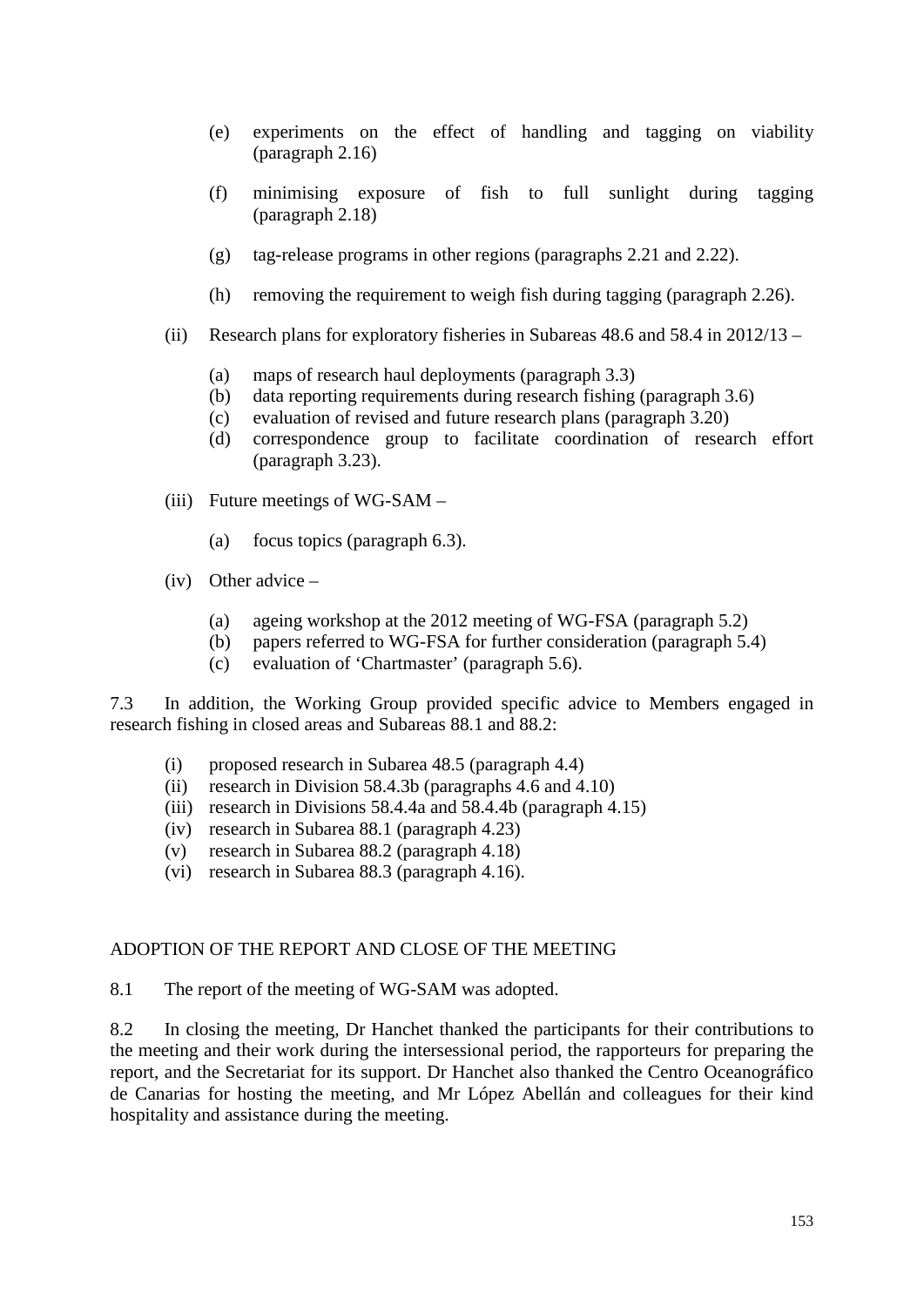<span id="page-21-0"></span>8.3 The Working Group also thanked Dr R. Wiff (Chile) for his contribution to the meeting. Dr Wiff was the first recipient of a CCAMLR Scholarship, and his work on characterising the exploratory fishery in Subarea 48.6 (WG-SAM-12/23) was an important step towards developing assessments for exploratory fisheries in Subareas 48.6 and 58.4.

8.4 Dr Reid, on behalf of the Working Group, thanked Dr Hanchet for facilitating discussions in a convivial atmosphere which had resulted in a successful meeting.

#### **REFERENCES**

Agnew, D.J., J.M. Clark, P.A. McCarthy, M. Unwin, M. Ward, L. Jones, G. Breedt, S.D. Plessis, J.V. Heerdo and G. Moreno. 2006. A study of Patagonian toothfish (*Dissostichus eleginoides*) post-tagging survivorship in Subarea 48.3. *CCAMLR Science*, 13: 279–289.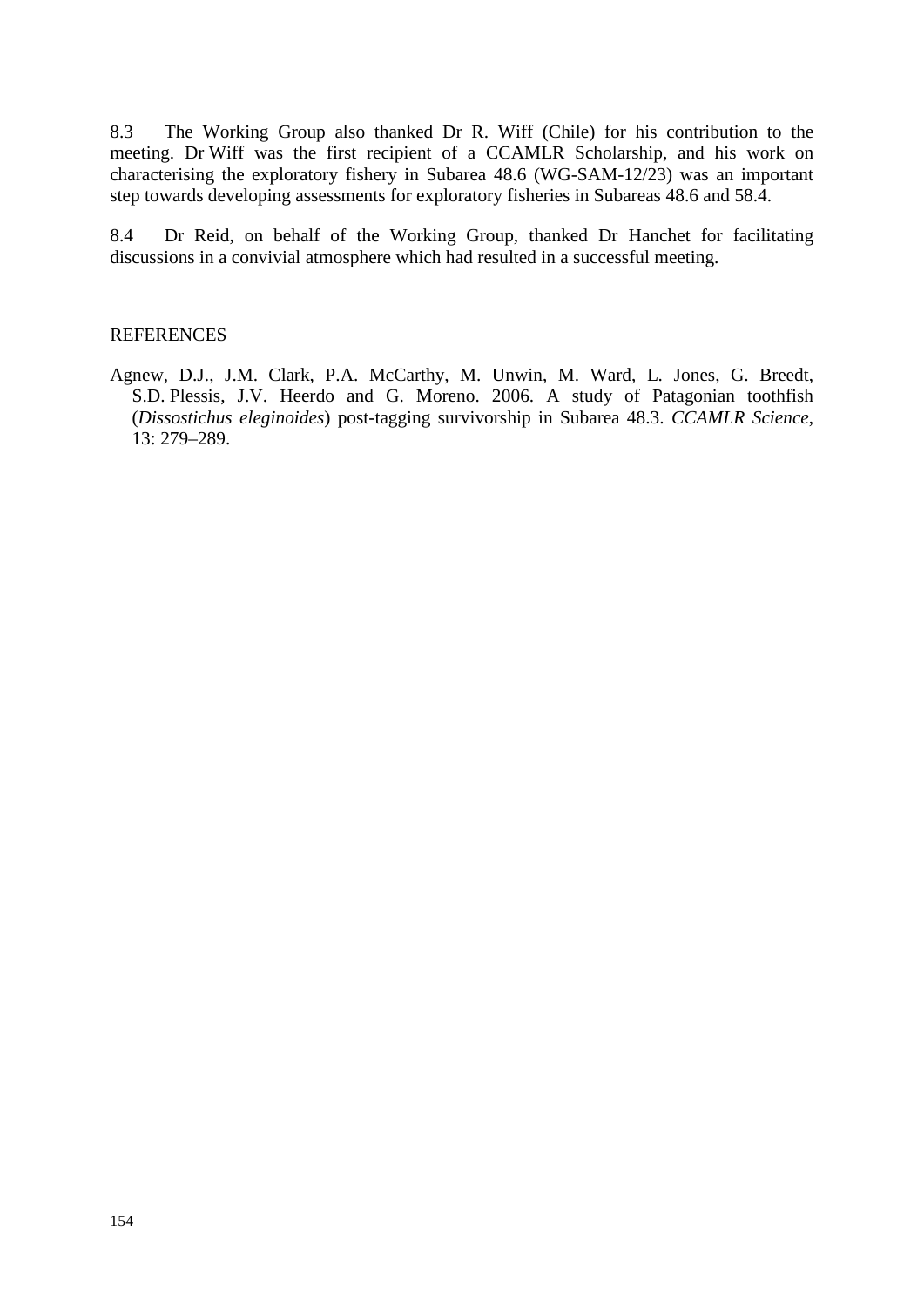Table 1: Schema for assessing the priority for addressing potential sources of bias in tag-recapture programs based on their likelihood of occurrence and impact on  $\hat{N}$  derived from the Lincoln-Petersen equation.

| Likelihood | Impact on $\hat{N}$ |                 |  |
|------------|---------------------|-----------------|--|
|            | $\hat{N} > N$       | $\hat{N} < N$   |  |
| Low        | Medium priority     | Low priority    |  |
| High       | High priority       | Medium priority |  |

<span id="page-22-0"></span>Table 2: Impact of processes that may occur during the initial capture, tagging and release of fish on a Lincoln-Petersen estimate (LPE) of abundance, assessment of the likelihood of a process occurring, the relative priority of remediating the issue (see Table 1), and a brief description of any existing mitigation or remediation in CCAMLR toothfish fisheries.  $N -$  the total population vulnerable to capture;  $\hat{N}$  – the estimate of *N* using the LPE;  $M -$  the total number of tagged animals released that are available for recapture;  $\hat{M}$  – the estimate of *M* used for an LPE.

| Process                                                                                                 | Impact on LPE<br>parameters | Impact<br>on $N$ | Likelihood | Priority | Mitigation                                                                                            | Remediation                                | Report text and<br>recommendations |
|---------------------------------------------------------------------------------------------------------|-----------------------------|------------------|------------|----------|-------------------------------------------------------------------------------------------------------|--------------------------------------------|------------------------------------|
| Transcription errors                                                                                    | $\hat{R} < R$               | $\hat{N} > N$    | Low        | Medium   | Data-checking/tag-matching<br>methods at sea                                                          | Photo-matching<br>recaptures               | 2.3(i, ii, iv),<br>2.10 to 2.14    |
| Duplicate tag numbers<br>released                                                                       | $\hat{R} < R$               | $\hat{N} > N$    | Low        | Medium   | Use standard tags from a<br>single source                                                             |                                            |                                    |
| Selection of fish that are not<br>representative of the catch                                           | $\hat{M} > M$               | $\hat{N} > N$    | Low        | Medium   | Tag fish that are<br>representative of the catch                                                      | Estimate area-/size-<br>specific $\hat{M}$ | $2.3(iv)$ , $2.10$ to $2.14$       |
| Release rate of tagged fish<br>higher in areas of low<br>density relative to the<br>overall population  | $\hat{M} > M$               | $\hat{N} > N$    | High       | High     | Tag fish in proportion to the<br>catch, spread tags across the<br>experimental area                   | Use spatially explicit<br>model            | $2.3(iii)$ , $2.7(i)$              |
| Release rate of tagged fish<br>higher in areas of high<br>density relative to the<br>overall population | $\hat{M} < M$               | $\hat{N} < N$    | High       | Medium   | Release fish at a constant<br>proportion to the catch,<br>spread tags across the<br>experimental area | Use spatially explicit<br>model            | $2.3(iii)$ , $2.7(i)$              |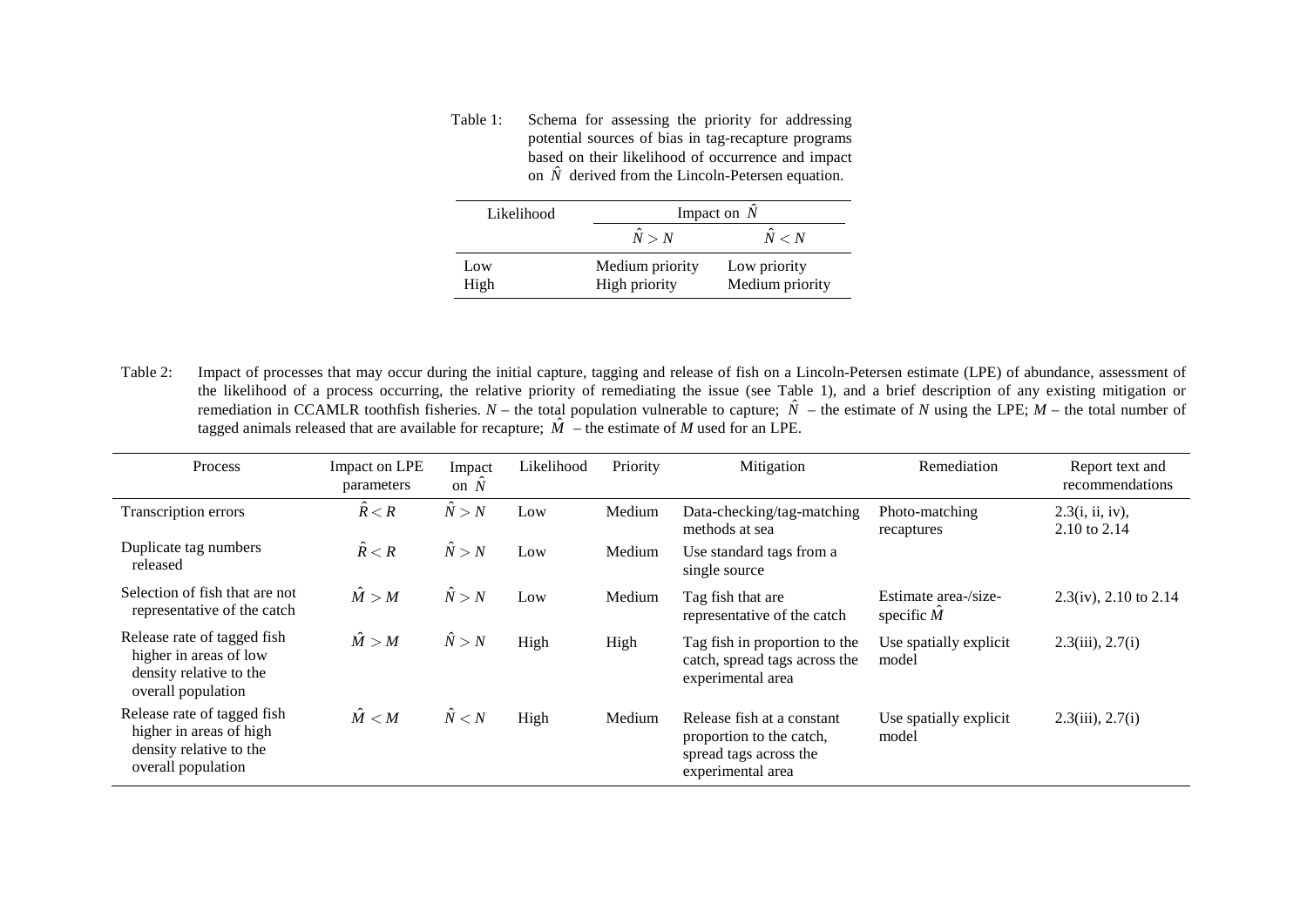Table 3: Impact of processes that may occur during the period a tagged fish is at liberty on a Lincoln-Petersen estimate (LPE) of abundance, assessment of the likelihood of a process occurring, the relative priority of remediating the issue (see Table 1), and a brief description of any existing mitigation or remediation in CCAMLR toothfish fisheries.  $N$  – the total population vulnerable to capture;  $\hat{N}$  – the estimate of *N* using the LPE;  $M$  – the total number of tagged animals released that are available for recapture;  $R$  – the number of tagged fish recaptured;  $\hat{M}$  and  $\hat{R}$  – the estimate of  $\hat{M}$  and  $R$  used for an LPE; PIT – passive integrated transponder.

| Process                                                                                                                           | Impact on LPE<br>parameters | Impact<br>on $\hat{N}$ | Likelihood        | Priority          | Mitigation                                  | Remediation                                                                                                                                  | Report text and<br>recommendations                 |
|-----------------------------------------------------------------------------------------------------------------------------------|-----------------------------|------------------------|-------------------|-------------------|---------------------------------------------|----------------------------------------------------------------------------------------------------------------------------------------------|----------------------------------------------------|
| Tagged fish have a lower<br>survivorship than the overall<br>population due to release<br>condition                               | $\hat{M} > M$               | $\hat{N} > N$          | High              | High              | Select fish suitable for<br>tagging         | Adjust $\hat{M}$ based on<br>estimated post-capture<br>mortality                                                                             | $2.3(iii)$ ,<br>$2.10$ to $2.14$ ,<br>2.15 to 2.18 |
| Fish are depredated post-<br>release                                                                                              | $\hat{M} > M$               | $\hat{N} > N$          | High <sup>a</sup> | High <sup>a</sup> | Avoid areas with high<br>depredation        | Adjust $\hat{M}$ based on<br>estimated depredation rate                                                                                      | $2.6(ii)$ , $2.15$                                 |
| Tag shedding                                                                                                                      | $\hat{M} > M$               | $\hat{N} > N$          | High <sup>b</sup> | High <sup>b</sup> | Double tagging, PIT tagging                 | Adjust $\hat{M}$ based on<br>estimated tag-shedding<br>rate                                                                                  | 2.6(iii)                                           |
| Tagged fish grow out of the<br>size range selected by the<br>fishery                                                              | $\hat{M} > M$               | $\hat{N} > N$          | Low               | Medium            |                                             | Estimate size-specific $\hat{M}$ ,<br>include growth of tagged<br>fish in model                                                              |                                                    |
| Tagged fish conduct large-<br>scale movements out of the<br>area of recapture effort                                              | $\hat{M} > M$               | $\hat{N} > N$          | Low               | Medium            |                                             | Adjust $\hat{M}$ to account for<br>movement out of the area<br>of recapture effort, include<br>fish movement in spatially<br>explicit models | $2.3(iii)$ , $2.6(i)$                              |
| Tagged fish do not have<br>sufficient time to mix<br>through the total population<br>in the time between release<br>and recapture | $\hat{R} > R$               | $\hat{N} < N$          | High              | Medium            | Spread tags across the<br>experimental area | Adjust $\hat{R}$ to exclude<br>recaptures with short times<br>at liberty, include fish<br>movement in spatially<br>explicit models           | $2.3(iii)$ , $2.6(i)$                              |

<sup>a</sup> Depredation of longline-caught fish has been reported in Subareas 48.3, 58.6 and 58.7 and Divisions 58.5.1 and 58.4.4.<br><sup>b</sup> Some tag shedding is likely in all programs and may differ for larger fish where anchoring the difficult than for smaller fish, or where cacheloteras (used to minimise depredation) may cause tag shedding.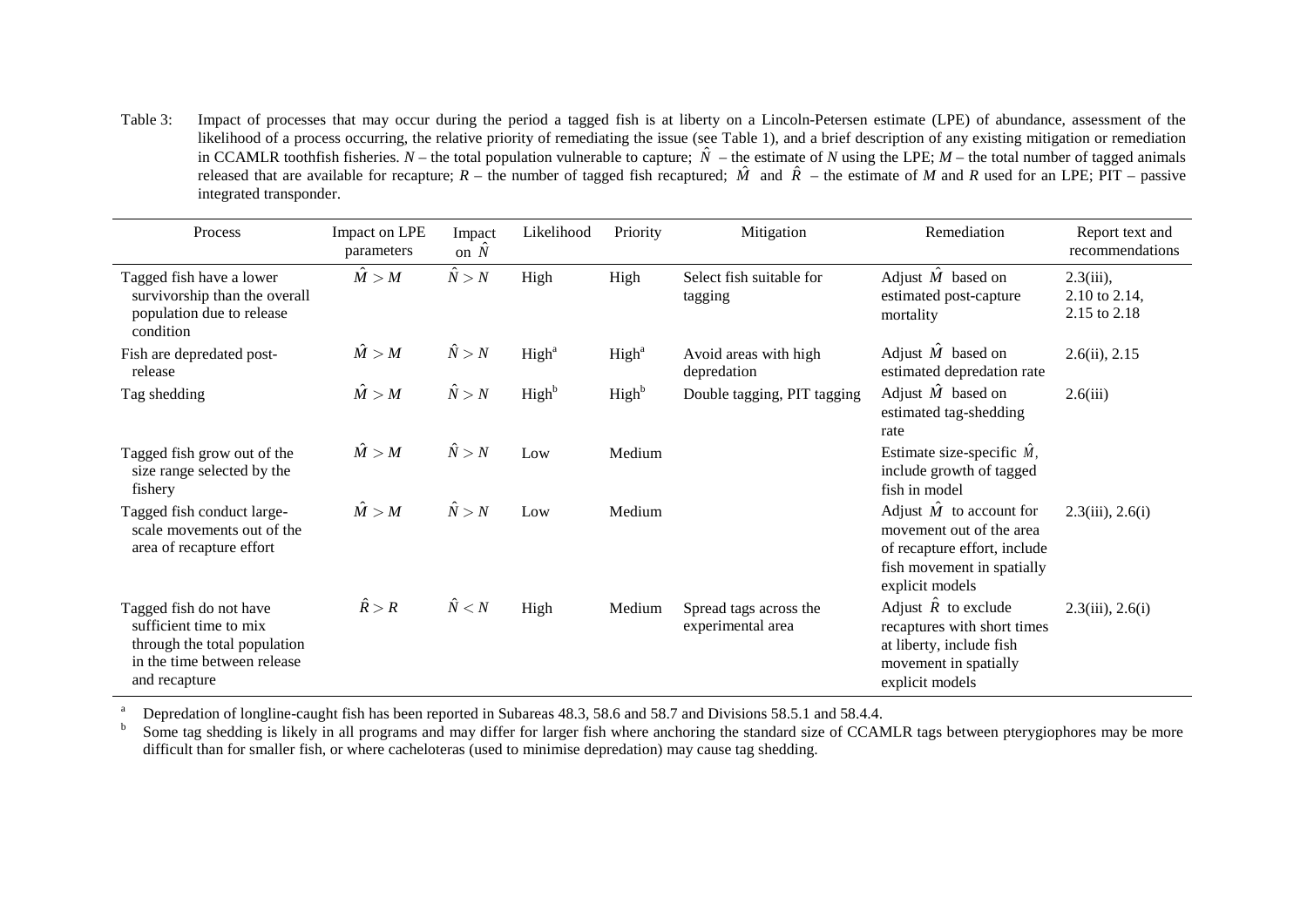Table 4: Impact of processes that may occur during recapture on a Lincoln-Petersen estimate (LPE) of abundance, including assessment of the likelihood of a process occurring, the relative priority of remediating the issue (see Table 1), and a brief description of any existing mitigation or remediation. *N* – the total population vulnerable to capture;  $\hat{N}$  – the estimate of *N* using the LPE; *M* – the total number of tagged animals released that are available for recapture; *R* – the number of tagged fish recaptured; *C* – total number of fish caught and scanned for tags;  $\hat{M}$ ,  $\hat{R}$  and  $\hat{C}$  – the estimate of *M*, *R* and *C* used for an LPE; PIT – passive integrated transponder.

| Process                                                | Impact on LPE<br>parameters | Impact<br>on $N$ | Likelihood | Priority | Mitigation                                                                                                                            | Remediation                                                                                 | Report text and<br>recommendations |
|--------------------------------------------------------|-----------------------------|------------------|------------|----------|---------------------------------------------------------------------------------------------------------------------------------------|---------------------------------------------------------------------------------------------|------------------------------------|
| Not all tagged fish are<br>detected                    | $\hat{R} < R$               | N > N            | High       | High     | Make crew aware of need to<br>check all fish, provide<br>incentives to report tags, use<br>automatic PIT tag detectors                | Adjust $\hat{R}$ to account for<br>undetected tags                                          | 2.10 to 2.14                       |
| Not all fish are scanned                               | $\hat{C} > C$               | $\hat{N} > N$    | High       | High     | Make crew aware of need to<br>check all fish, use automatic<br>PIT tag detectors                                                      | Adjust $\hat{C}$ to account for<br>unscanned fish                                           | 2.10 to 2.14                       |
| Tagged fish are poorly<br>selected by recapture effort | $\hat{R} < R$               | $\hat{N} > N$    | Low        | Medium   | Overlap recapture effort<br>with areas where tagged<br>animals have been released,<br>use same gear for recaptures<br>as for releases | Include estimates of<br>area-/size-specific $\hat{R}$ ,<br>growth and movement in<br>models | $2.3(iii)$ , $2.6(i)$              |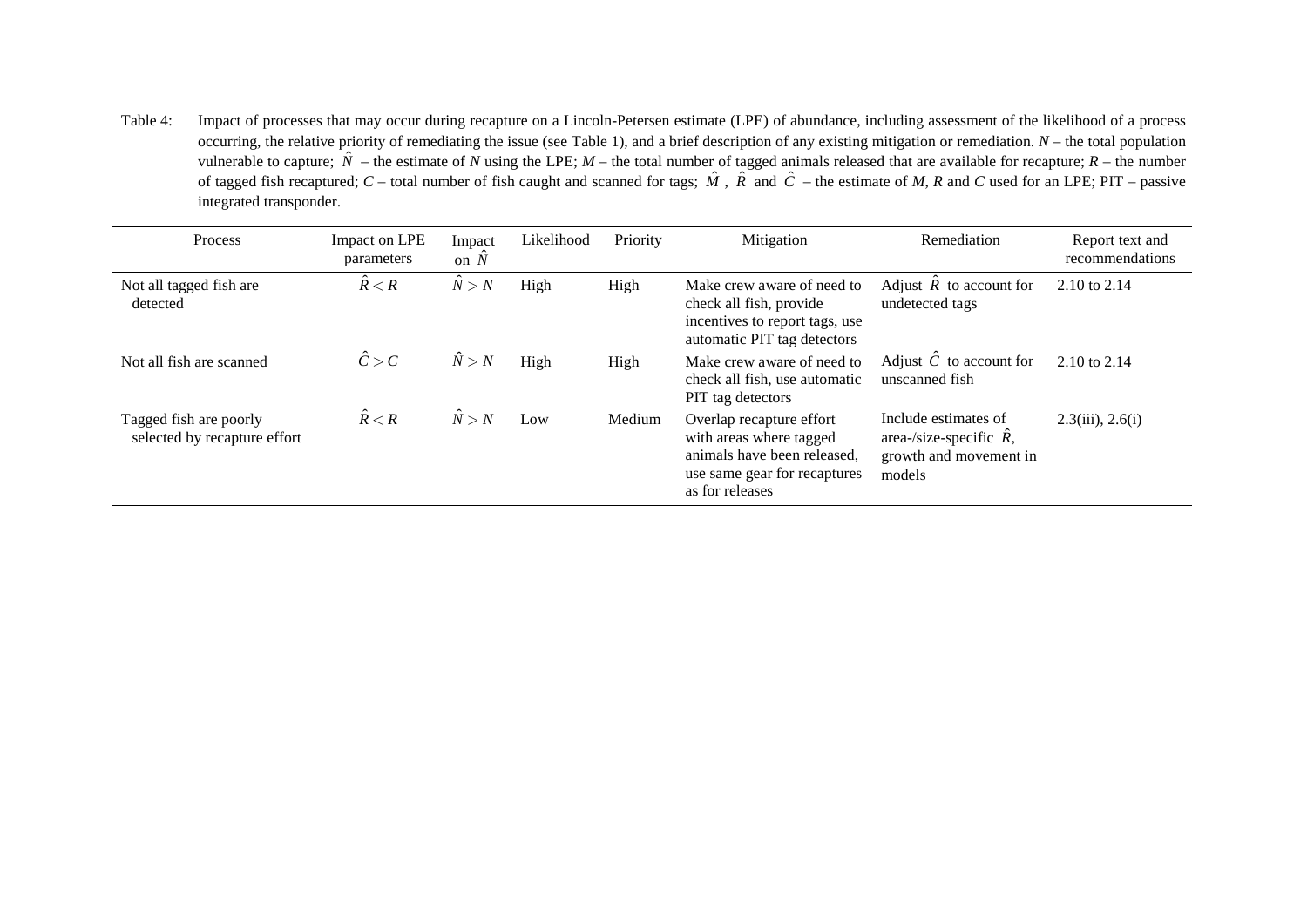| Assessment category | Suitable for tagging                                                                                                     | Do not tag                                                                                           |
|---------------------|--------------------------------------------------------------------------------------------------------------------------|------------------------------------------------------------------------------------------------------|
| Hook injuries       | One or more in mouth area only*                                                                                          | Hook injury anywhere else in the body                                                                |
| Gills               | Gills bright blood red                                                                                                   | Gills pink or white                                                                                  |
| <b>Bleeding</b>     | No visible bleeding from gill arches<br>None or only minor bleeding from hook<br>injury elsewhere (e.g. broken fin rays) | Any visible bleeding from gill arches, or<br>excessive bleeding elsewhere                            |
| Trunk               | No visible damage to the fish trunk that<br>penetrates skin exposing flesh                                               | Visible damage to fish trunk with open<br>wounds                                                     |
| Skin                | No visible damage penetrating skin,<br>eye, body cavity. No visible inner<br>organs                                      | Visible damage penetrating skin, eye or<br>body cavity, including by crustaceans<br>(amphipods/lice) |
| Skin                | No significant abrasion or recent scale<br>loss that is equal to, or exceeding, the<br>area equivalent to the fish tail  | Abrasions or recent scale loss equal to,<br>or exceeding, the area equivalent to the<br>fish tail    |
| <b>Movement</b>     | Active movement (e.g. body flexing, fin<br>waving, gill cover clamping)                                                  | No movement detected                                                                                 |

Table 5: Recommended categories and criteria for assessing the suitability of toothfish prior to tagging. Supporting text and diagrams will be provided to assist in clarifying the specific criteria.

\* Mouth area is defined as inside lips, jaw, or cheek, but not the back of the mouth.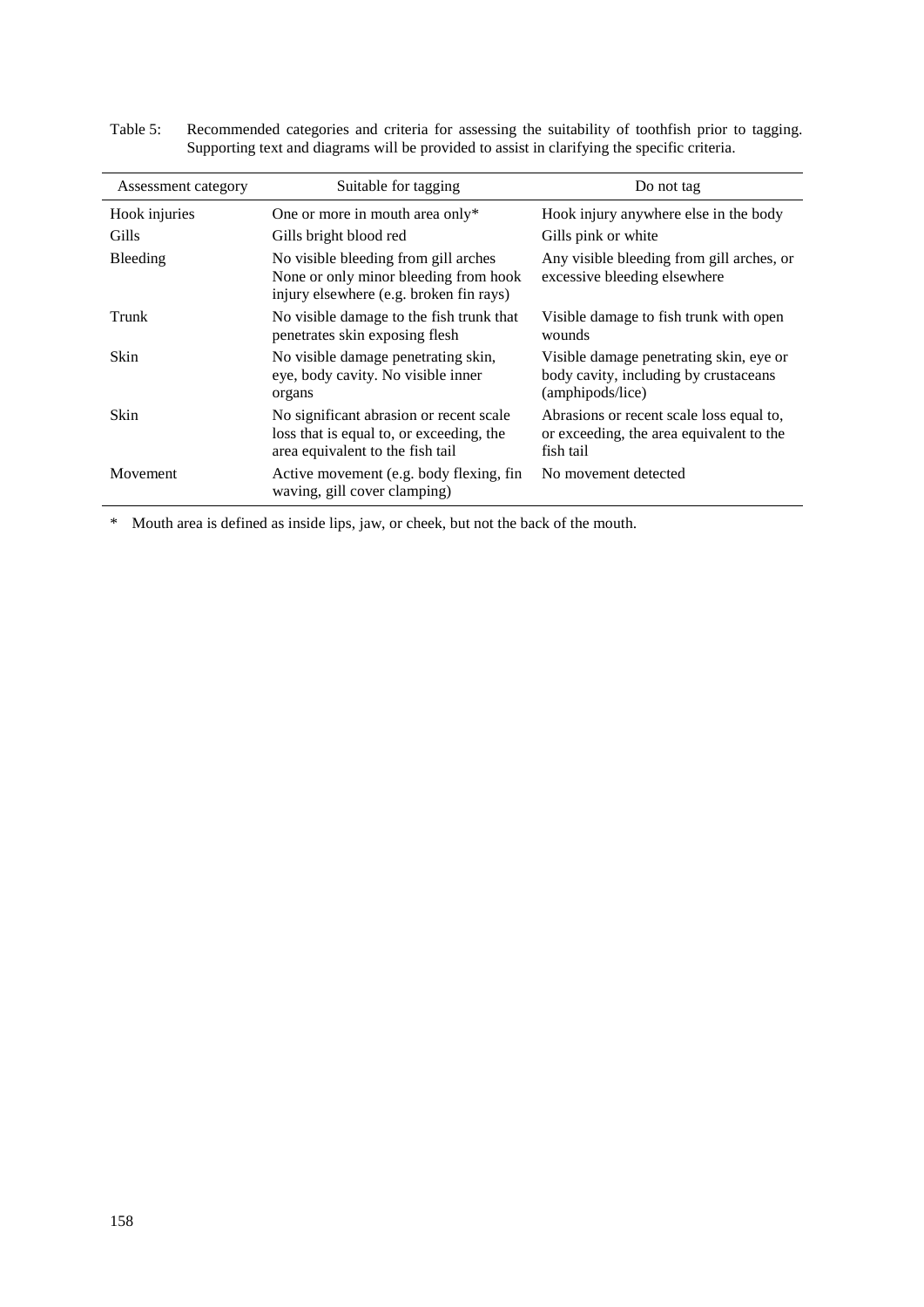Table 6: Preliminary evaluation template for research plans in data-poor fisheries. Evaluation criteria are as agreed by the focus topic on data-poor fisheries as defined at WG-SAM-11 (SC-CAMLR-XXX, Annex 5, paragraph references are included in the criteria) and as set out in CM 24-01, Format 2.

|    | CM 24-01, Format 2, Evaluation criteria                                                                                                                              | WG-SAM-12/ | Preliminary evaluation |
|----|----------------------------------------------------------------------------------------------------------------------------------------------------------------------|------------|------------------------|
|    | 1. Is there a detailed description of how the proposed<br>research will meet its objectives, including annual<br>research goals (where applicable)? (paragraph 2.25) |            |                        |
|    | 2. Is there a detailed survey/data collection plan?<br>(paragraph 2.25)                                                                                              |            |                        |
|    | 3. Does the research adequately address these three<br>requirements for an estimate of stock status?<br>(paragraphs $2.27$ to $2.29$ )                               |            |                        |
|    | index of abundance<br>(i)                                                                                                                                            |            |                        |
|    | (ii)<br>stock hypothesis/population structure                                                                                                                        |            |                        |
|    | (iii) biological parameters.                                                                                                                                         |            |                        |
| 4. | Will the research achieve high performance with<br>respect to tagging performance metrics?<br>(paragraph 2.38)                                                       |            |                        |
|    | tag overlap<br>(i)                                                                                                                                                   |            |                        |
|    | (ii)<br>spatial overlap                                                                                                                                              |            |                        |
|    | temporal overlap<br>(iii)                                                                                                                                            |            |                        |
|    | fish suitable for tagging<br>(iv)                                                                                                                                    |            |                        |
|    | depredation.<br>(v)                                                                                                                                                  |            |                        |
|    | 5. Is the initial design for a data-poor area complete?<br>(paragraph 2.40)                                                                                          |            |                        |
|    | (i)<br>appropriate spatially restricted area                                                                                                                         |            |                        |
|    | (ii)<br>preliminary plausible estimate of $B$                                                                                                                        |            |                        |
|    | (iii) total catch and tag rates to achieve a target CV                                                                                                               |            |                        |
|    | (iv) evaluate effects on stock, identify appropriate<br>precautionary catch limits.                                                                                  |            |                        |
|    | 6. Is there a detailed description of proposed data<br>analysis to achieve objectives of 1?                                                                          |            |                        |
|    | 7. Is there future planned research leading to an<br>assessment along with a corresponding time frame?                                                               |            |                        |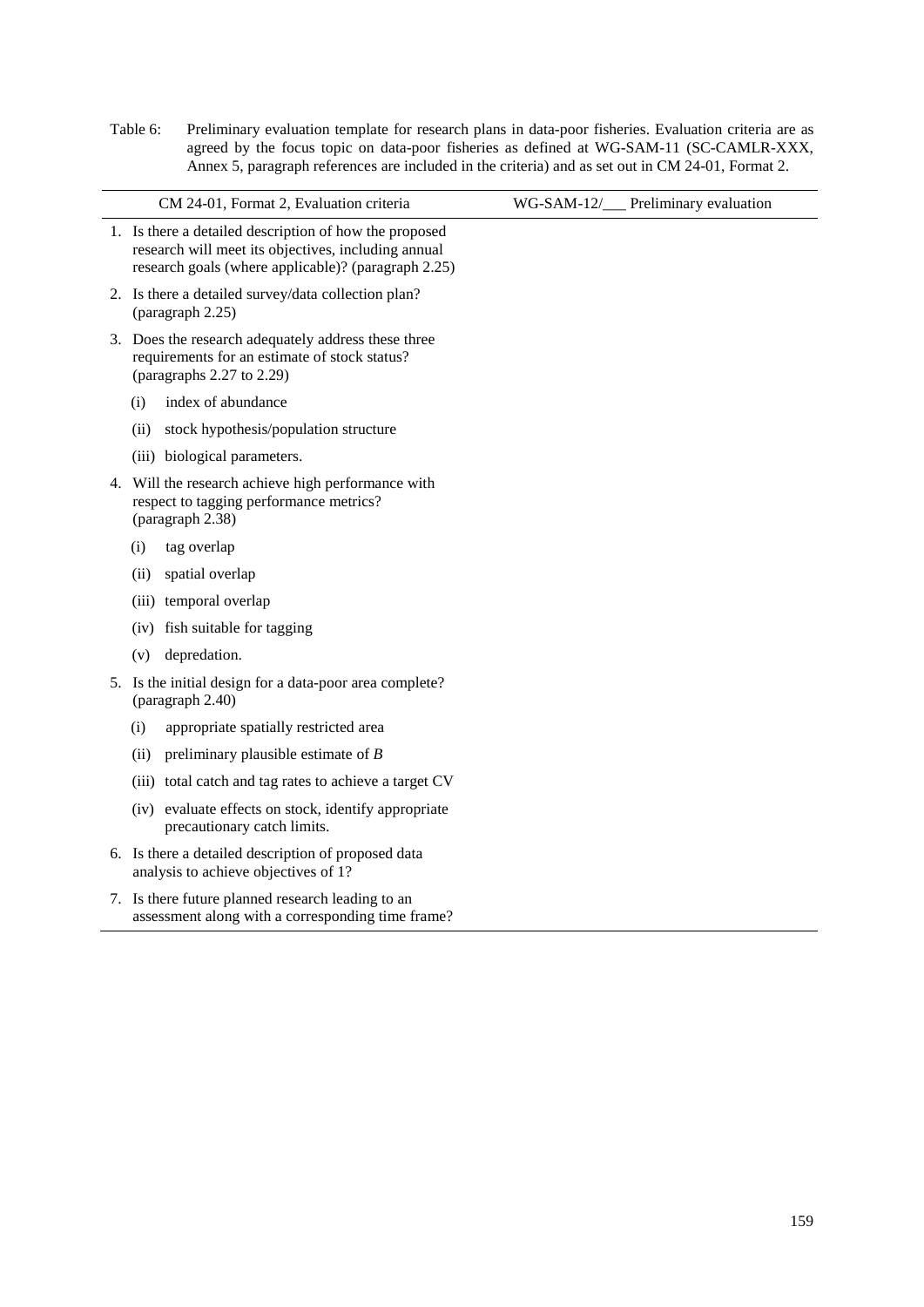Table 7: Preliminary evaluation of a research proposal. Evaluation criteria are as agreed by the focus topic on data-poor fisheries at WG-SAM-11 (paragraph references refer to corresponding paragraphs of SC-CAMLR-XXX, Annex 5). Where individual evaluation criteria are labelled 'N' the information is not provided in the research proposal; proponents are requested to provide it in their updated proposals to WG-FSA. Where criteria are labelled \* information is provided but proponents are requested to provide more detailed descriptions or further information as described in the text.

| CM 24-01, Format 2. Evaluation criteria                                                                                                                                 | WG-SAM-12/04<br>and 12/11 | WG-SAM-12/15 | WG-SAM-12/16<br>and 12/17 |
|-------------------------------------------------------------------------------------------------------------------------------------------------------------------------|---------------------------|--------------|---------------------------|
| 1. Is there a detailed description of how the<br>proposed research will meet its objectives,<br>including annual research goals (where<br>applicable)? (paragraph 2.25) | ∗                         | $\mathbf N$  | $\mathbf N$               |
| 2. Is there a detailed survey/data collection plan?<br>(paragraph 2.25)                                                                                                 | Y                         | Y            | Y                         |
| 3. Does the research adequately address these<br>three requirements for an estimate of stock<br>status? (paragraphs 2.27 to 2.29)                                       |                           |              |                           |
| index of abundance<br>(i)                                                                                                                                               | Y                         | Y            | Y                         |
| stock hypothesis/population structure<br>(ii)                                                                                                                           | N                         | N            | N                         |
| (iii) biological parameters.                                                                                                                                            | ∗                         | ∗            | *                         |
| 4. Will the research achieve high performance<br>with respect to tagging performance metrics?<br>(paragraph 2.38)                                                       |                           |              |                           |
| (i)<br>tag overlap                                                                                                                                                      | Y                         | Y            | Y                         |
| spatial overlap<br>(ii)                                                                                                                                                 | ∗                         | Y            | *                         |
| temporal overlap<br>(iii)                                                                                                                                               | Y                         | Y            | Y                         |
| fish suitability for tagging<br>(iv)                                                                                                                                    | Y                         | Y            | Y                         |
| depredation.<br>(v)                                                                                                                                                     | Y(n/a)                    | Y(n/a)       | *                         |
| 5. Is the initial design for a data-poor area<br>complete? (paragraph 2.40)                                                                                             |                           |              |                           |
| (i)<br>appropriate spatially restricted area                                                                                                                            | ∗                         | Y            | Y                         |
| preliminary plausible estimate of $B$<br>(ii)                                                                                                                           | (n/a)                     | Y            | Y                         |
| (iii) total catch and tag rates to achieve a<br>target CV                                                                                                               | (n/a)                     | Y            | Y                         |
| (iv) evaluate effects on stock, identify<br>appropriate precautionary catch limits.                                                                                     | Y                         | Y            | Y                         |
| 6. Is there a detailed description of proposed data<br>analysis to achieve objectives of 1?                                                                             | ∗                         | N            | N                         |
| 7. Is there future planned research leading to an<br>assessment along with a corresponding time<br>frame?                                                               | ∗                         | N            | N                         |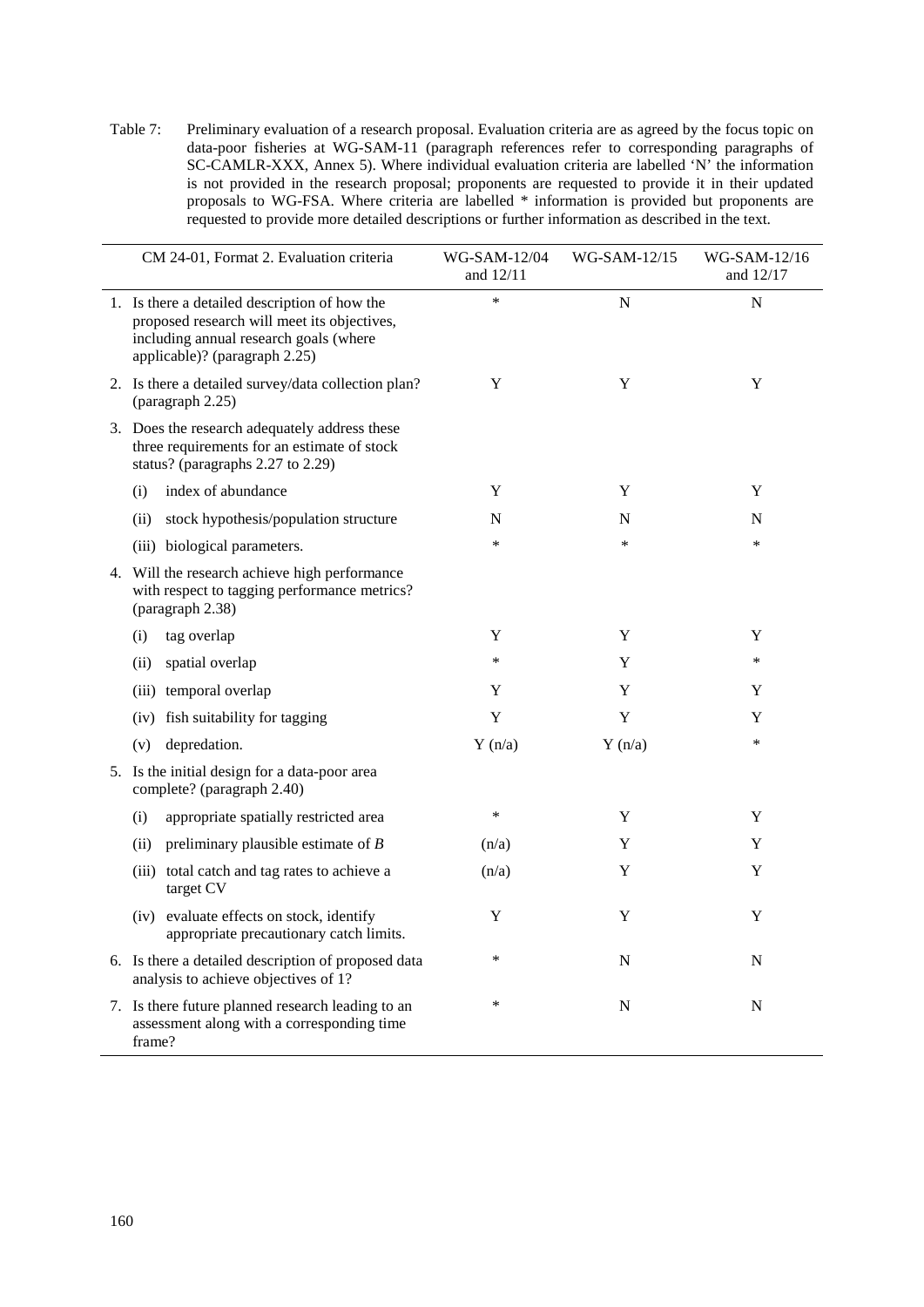# Appendix A

## **LIST OF PARTICIPANTS**

Working Group on Statistics, Assessments and Modelling (Santa Cruz de Tenerife, Spain, 25 to 29 June 2012)

<span id="page-28-0"></span>

| ARANA, Patricio (Prof.)            | Pontificia Universidad Católica de Valparaíso<br>Escuela de Ciencias del Mar<br>Casilla 1020<br>Valparaíso<br>Chile<br>parana@ucv.cl                                                   |
|------------------------------------|----------------------------------------------------------------------------------------------------------------------------------------------------------------------------------------|
| BARREIRO, Santiago (Mr)            | Centro Oceanográfico de Canarias<br>Instituto Español de Oceanografía<br>Vía Espaldón, Dársena Pesquera, PCL 8<br>38180 Santa Cruz de Tenerife<br>Spain<br>santiago.barreiro@ca.ieo.es |
| <b>BELCHIER</b> , Mark (Dr)        | <b>British Antarctic Survey</b><br><b>Natural Environment Research Council</b><br>High Cross, Madingley Road<br>Cambridge CB3 0ET<br>United Kingdom<br>markb@bas.ac.uk                 |
| DARBY, Chris (Dr)                  | Centre for Environment, Fisheries and<br>Aquaculture Science (Cefas)<br>Pakefield Road, Lowestoft<br>Suffolk NR33 0HT<br><b>United Kingdom</b><br>chris.darby@cefas.co.uk              |
| HANCHET, Stuart (Dr)<br>(Convener) | National Institute of Water and<br>Atmospheric Research Ltd (NIWA)<br>PO Box 893<br>Nelson<br>New Zealand<br>s.hanchet@niwa.co.nz                                                      |
| HEINECKEN, Christopher (Mr)        | Capfish (Capricorn Fisheries Monitoring)<br>PO Box 7<br>Saldanna Bay 7395<br>South Africa<br>chris@capfish.co.za                                                                       |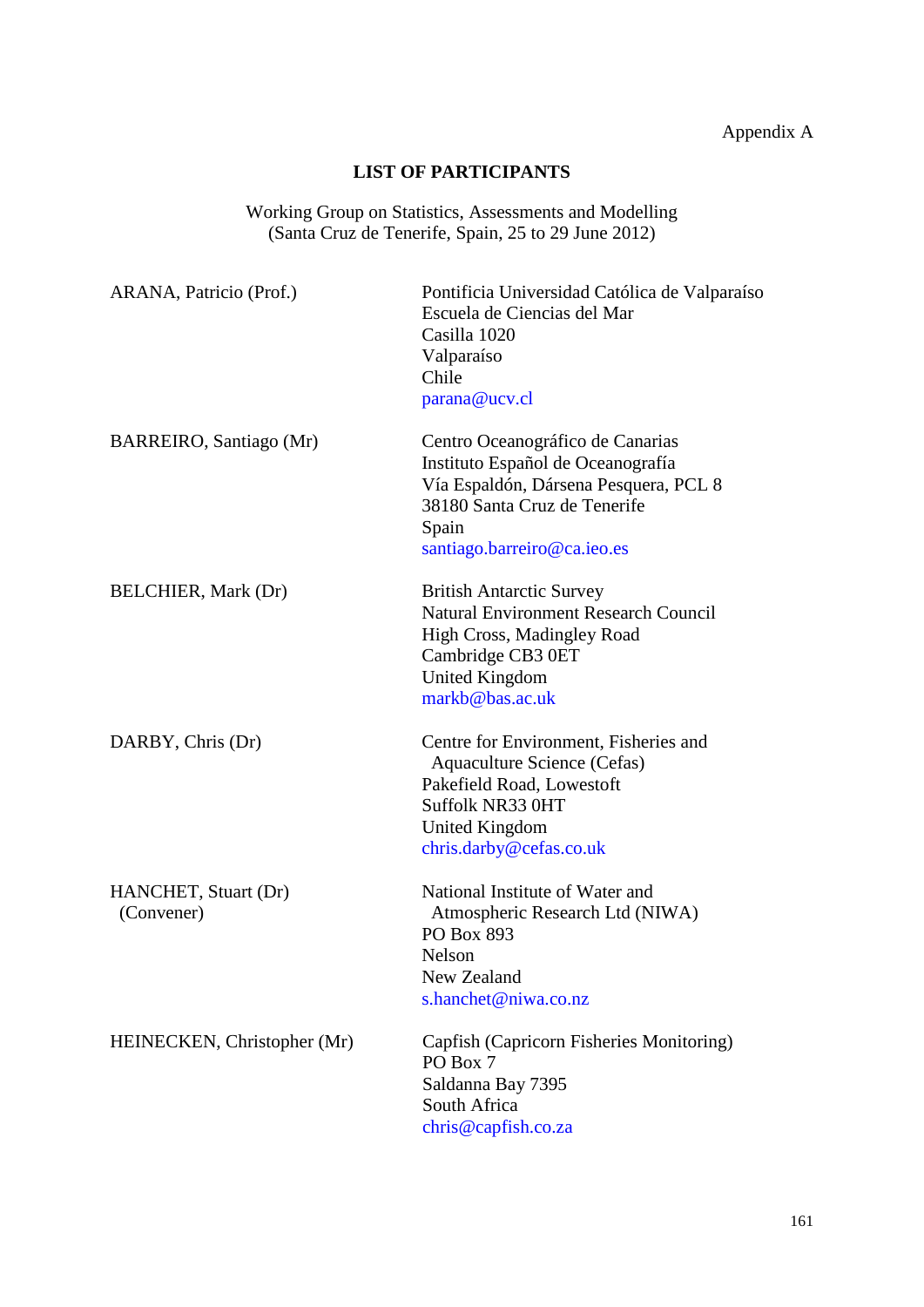| HIROSE, Kei (Mr)        | Taiyo A & F Co. Ltd<br>Toyomishinko Bldg<br>4-5, Toyomi-cho<br>Chuo-ku<br>Tokyo 104-0055<br>Japan<br>kani@maruha-nichiro.co.jp                                                                           |
|-------------------------|----------------------------------------------------------------------------------------------------------------------------------------------------------------------------------------------------------|
| ICHII, Taro (Dr)        | National Research Institute of Far Seas Fisheries<br>2-12-4 Fukuura, Kanazawa-ku,<br>Yokohama-shi<br>Kanagawa 236-8648<br>Japan<br>ichii@affrc.go.jp                                                     |
| JONES, Christopher (Dr) | <b>US AMLR Program</b><br><b>Southwest Fisheries Science Center</b><br><b>National Marine Fisheries Service</b><br>3333 Torrey Pines Court<br>La Jolla, CA 92037<br><b>USA</b><br>chris.d.jones@noaa.gov |
| JUNG, Taebin (Mr)       | Sunwoo Corporation<br>Sungji Bldg<br>935-2 Bangbae 1-dong<br>Seocho-gu, Seoul<br>Republic of Korea<br>tbjung@swfishery.com                                                                               |
| KIM, Nam Gi (Mr)        | <b>Insung Corporation</b><br><b>Insung Bldg</b><br>113-2 Hannam-dong<br>Yongsan-gu, Seoul<br>Republic of Korea<br>jos862@insungnet.co.kr                                                                 |
| LEE, Sang Yong (Mr)     | <b>Insung Corporation</b><br><b>Insung Bldg</b><br>113-2 Hannam-dong<br>Yongsan-gu, Seoul<br>Republic of Korea<br>wing7412@hotmail.com                                                                   |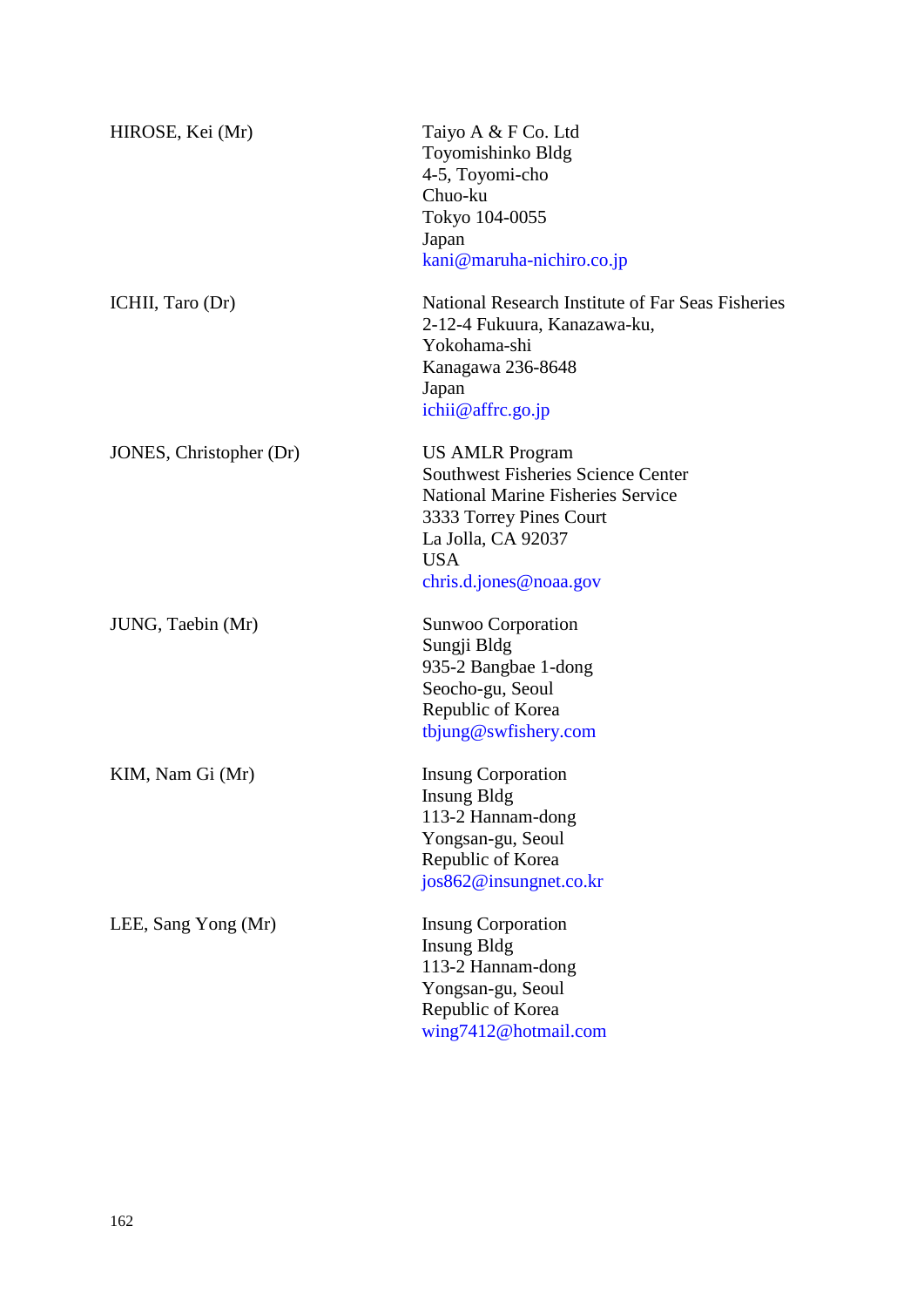| LÓPEZ ABELLÁN, Luis (Mr)  | Centro Oceanográfico de Canarias<br>Instituto Español de Oceanografía<br>Vía Espaldón, Dársena Pesquera, PCL 8<br>38180 Santa Cruz de Tenerife<br>Spain<br>luis.lopez@ca.ieo.es             |
|---------------------------|---------------------------------------------------------------------------------------------------------------------------------------------------------------------------------------------|
| MARTINEZ, Patricia (Lic.) | Instituto de Investigación y Desarrollo<br>Pesquero (INIDEP)<br>Ministerio de Agricultura, Ganadería y Pesca<br>Mar del Plata<br><b>Buenos Aires</b><br>Argentina<br>martinez@inidep.edu.ar |
| PETROV, Andrey (Dr)       | <b>VNIRO</b><br>17a V. Krasnoselskaya<br>Moscow 107140<br>Russia<br>petrov@vniro.ru                                                                                                         |
| QUIROZ, Juan Carlos (Mr)  | <b>Fisheries Research Division</b><br>Instituto Fomento Pesquero<br>Avenida Blanco 839<br>Valparaíso<br>Chile<br>juancarlos.quiroz@ifop.cl                                                  |
| SARRALDE, Roberto (Mr)    | Centro Oceanográfico de Canarias<br>Instituto Español de Oceanografía<br>Vía Espaldón, Dársena Pesquera, PCL 8<br>38180 Santa Cruz de Tenerife<br>Spain<br>roberto.sarralde@ca.ieo.es       |
| SCOTT, Robert (Mr)        | Centre for Environment, Fisheries and<br>Aquaculture Science (Cefas)<br>Pakefield Road, Lowestoft<br>Suffolk NR33 0HT<br><b>United Kingdom</b><br>robert.scott@cefas.co.uk                  |
| SEOK, Kyujin (Dr)         | <b>National Fisheries Research</b><br>and Development Institute<br><b>Busan</b><br>Republic of Korea<br>pisces@nfrdi.go.kr                                                                  |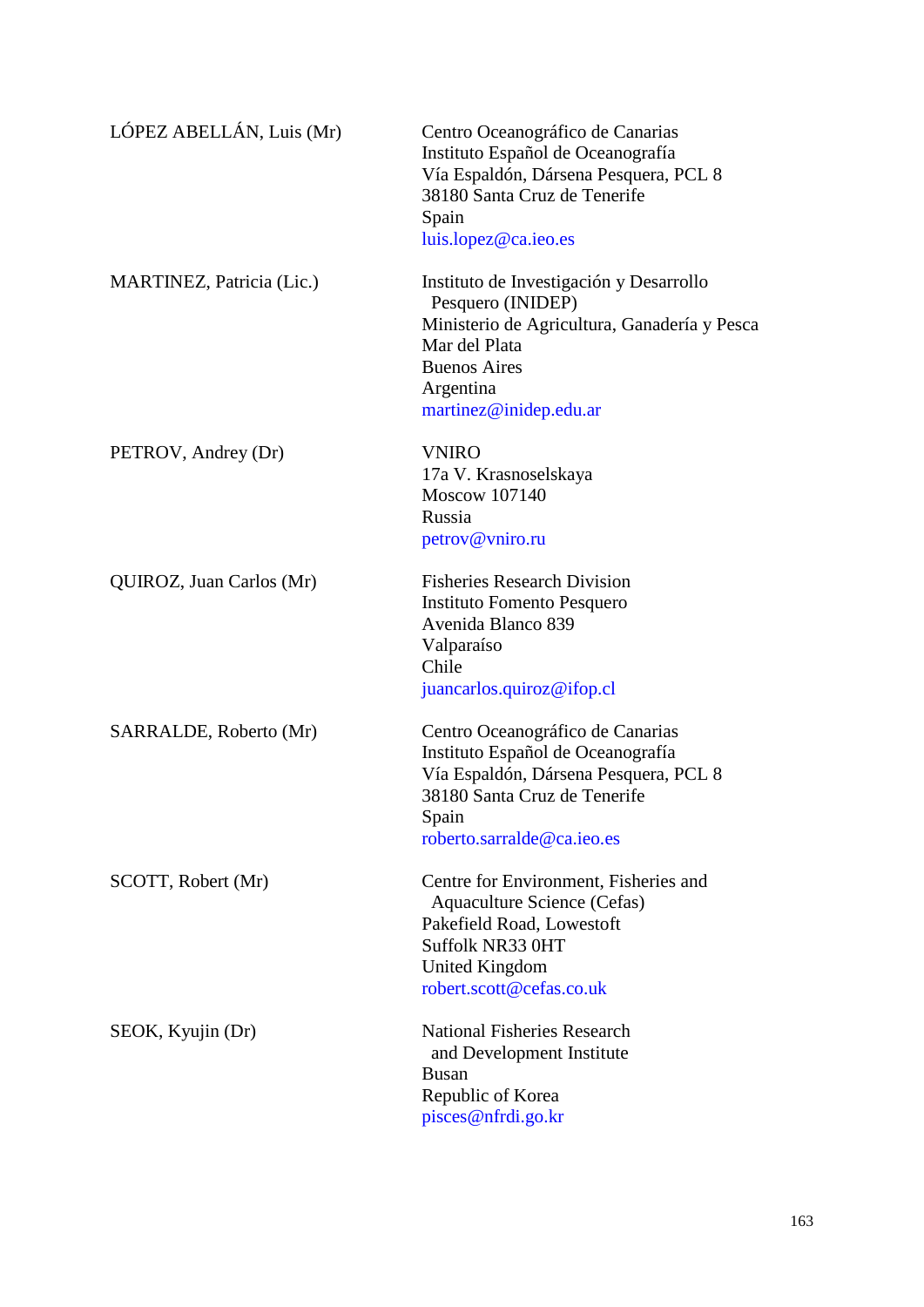| SHARP, Ben (Dr)                                     | <b>Ministry for Primary Industries</b><br>PO Box 1020<br>Wellington<br>New Zealand<br>ben.sharp@mpi.govt.nz                                                                                                          |
|-----------------------------------------------------|----------------------------------------------------------------------------------------------------------------------------------------------------------------------------------------------------------------------|
| TAKI, Kenji (Dr)                                    | National Research Institute of Far Seas Fisheries<br>2-12-4, Fukuura, Kanazawa-ku<br>Yokohama-shi<br>Kanagawa 236-8648<br>Japan<br>takisan@affrc.go.jp                                                               |
| WELSFORD, Dirk (Dr)                                 | <b>Australian Antarctic Division</b><br>Department of Sustainability, Environment,<br>Water, Population and Communities<br>203 Channel Highway<br>Kingston Tasmania 7050<br>Australia<br>dirk.welsford@aad.gov.au    |
| WIFF, Rodrigo (Dr)                                  | Department of Stock Assessment<br><b>Instituto Fomento Pesquero</b><br>Avenida Blanco 839<br>Valparaíso<br>Chile                                                                                                     |
| YEON, Inja (Dr)                                     | <b>National Fisheries Research</b><br>and Development Institute<br>152-1 Gizang-heanro<br>Gijang-eup, Gijang-gun<br><b>Busan</b><br>Republic of Korea<br>ijyeon@nfrdi.go.kr                                          |
| ZIEGLER, Philippe (Dr)                              | <b>Australian Antarctic Division</b><br>Department of Sustainability, Environment,<br>Water, Population and Communities<br>203 Channel Highway<br>Kingston Tasmania 7050<br>Australia<br>philippe.ziegler@aad.gov.au |
| Secretariat:                                        |                                                                                                                                                                                                                      |
| $FORCK$ Doro (Ms) (Publications Officer) PO Box 213 |                                                                                                                                                                                                                      |

| FORCK, Doro (Ms) (Publications Officer) | PO Box 213         |
|-----------------------------------------|--------------------|
| RAMM, David (Dr) (Data Manager)         | North Hobart 7002  |
| REID, Keith (Dr) (Science Officer)      | Tasmania Australia |
|                                         | ccamlr@ccamlr.org  |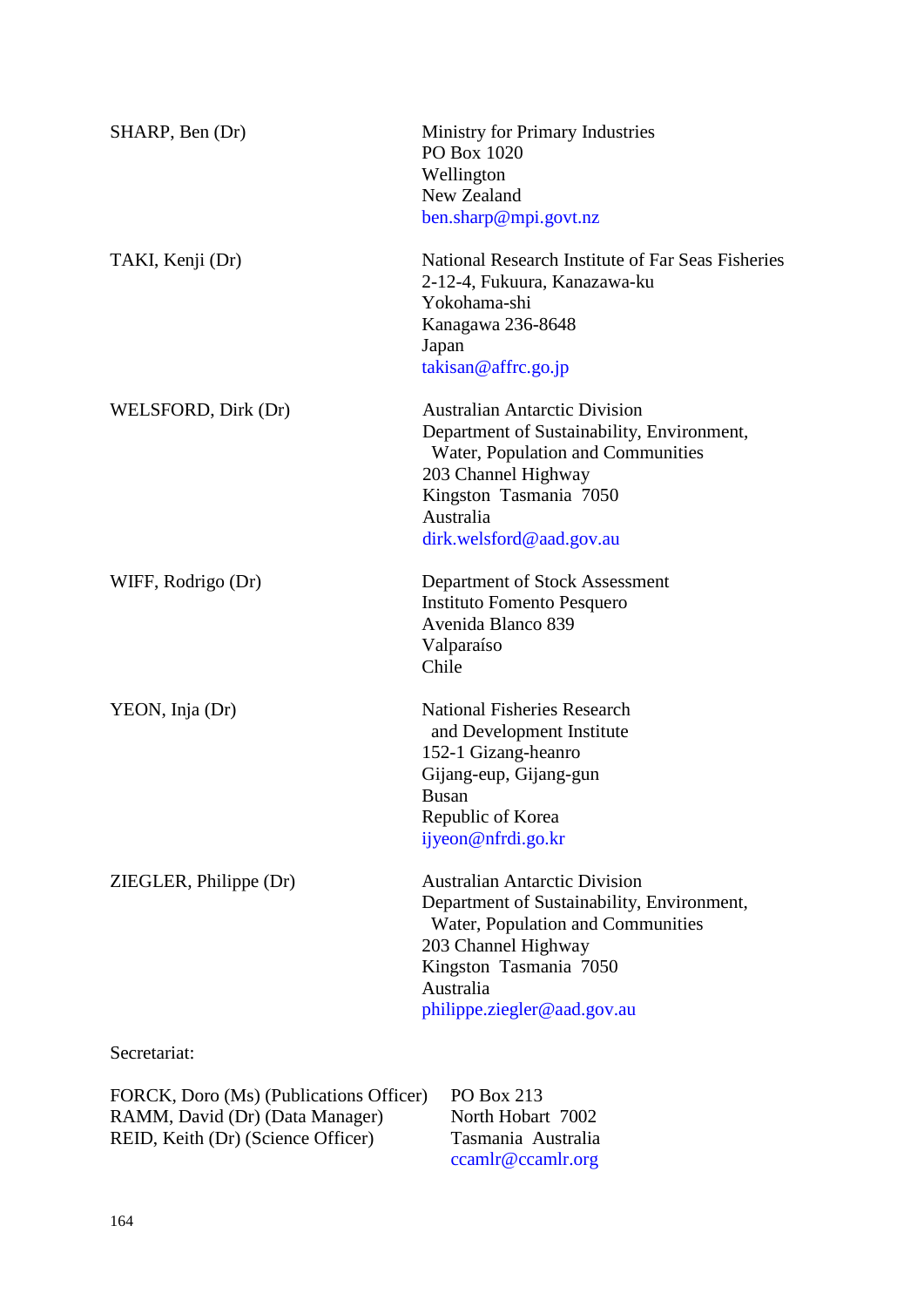Appendix B

## **AGENDA**

#### Working Group on Statistics, Assessments and Modelling (Santa Cruz de Tenerife, Spain, 25 to 29 June 2012)

#### <span id="page-32-0"></span>1. Introduction

- 1.1 Opening of the meeting
- 1.2 Adoption of the agenda and organisation of the meeting
- 2. Focus topic: review of the CCAMLR tagging program
	- 2.1 Design of program
	- 2.2 Implementation of program<br>2.3 Analysis of results
	- Analysis of results
- 3. Evaluation of research plans from Members notifying to fish in new and exploratory fisheries in Subareas 48.6 and 58.4
- 4. Review of scientific research proposals for other areas (e.g. closed areas, areas with zero catch limits, Subareas 88.1 and 88.2)
- 5. Methods for assessing finfish stocks in established fisheries, notably *Dissostichus* spp.
- 6. Other business
- 7. Advice to the Scientific Committee
	- 7.1 WG-FSA<br>7.2 General
	- General
- 8. Adoption of report and close of meeting.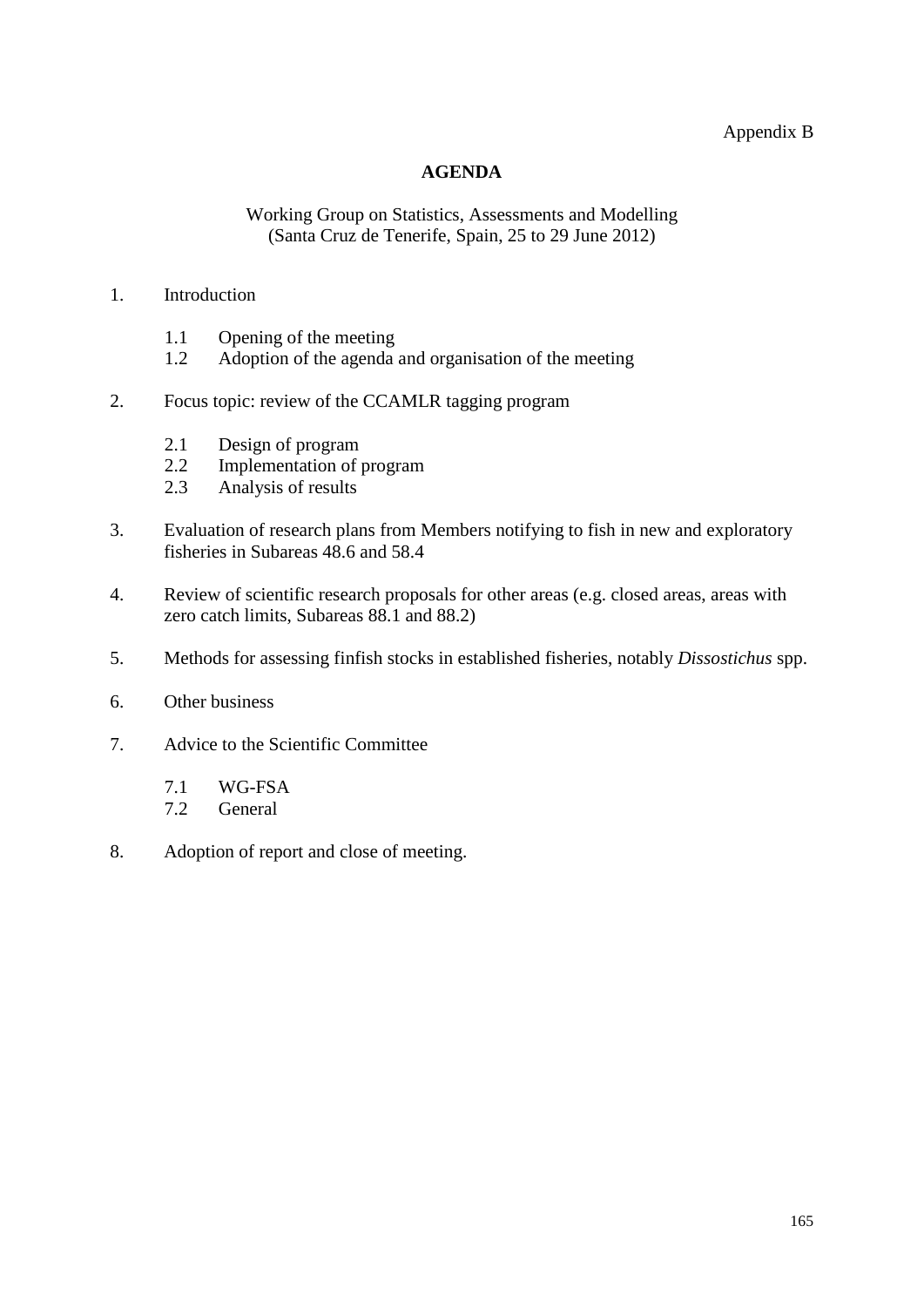# **LIST OF DOCUMENTS**

Working Group on Statistics, Assessments and Modelling (Santa Cruz de Tenerife, Spain, 25 to 29 June 2012)

<span id="page-33-0"></span>

| WG-SAM-12/01        | Draft Preliminary Agenda for the 2012 Meeting of the Working<br>Group on Statistics, Assessments and Modelling (WG-SAM)                                                                                          |
|---------------------|------------------------------------------------------------------------------------------------------------------------------------------------------------------------------------------------------------------|
| WG-SAM-12/02        | List of participants                                                                                                                                                                                             |
| WG-SAM-12/03        | List of documents                                                                                                                                                                                                |
| WG-SAM-12/04        | Plan of research program of the Russian Federation in<br>Subarea 48.5 (Weddell Sea) in season 2012/13<br>A.F. Petrov, V.A. Tatarnikov and I.I. Gordeev (Russia)                                                  |
| WG-SAM-12/05        | Results of Phase I and II of the research program for toothfish<br>fishery in Subarea 88.3 during the 2010/11-2011/12 seasons<br>A.F. Petrov, V.A. Tatarnikov, K.V. Shust, I.I. Gordeev,<br>E.F. Kulish (Russia) |
| WG-SAM-12/06        | Deployment of research hauls in the exploratory fisheries for<br>Dissostichus spp. in Subareas 48.6 and 58.4 in 2011/12<br>Secretariat                                                                           |
| WG-SAM-12/07        | Data requirements for research fishing<br>Secretariat                                                                                                                                                            |
| WG-SAM-12/08        | Report of the 1st and the 2nd stage of research fishing conducted<br>by Russian Federation in SSRU 882A in 2010-2012<br>E.F. Kulish and I.I. Gordeev (Russia)                                                    |
| WG-SAM-12/09        | Research plan for the exploratory longline fishery for<br>Dissostichus spp. in 2012/13 in Subarea 48.6 and<br>Divisions 58.4.1, 58.4.2 and 58.4.3a<br>Submitted on behalf of Japan                               |
| WG-SAM-12/10 Rev. 1 | Research plan for the exploratory longline fishery for<br>Dissostichus spp. in 2012/13 in Division 58.4.1<br>Submitted on behalf of the Republic of Korea                                                        |
| WG-SAM-12/11        | Notification for multi-year research in Subarea 48.5<br>Submitted on behalf of Russia                                                                                                                            |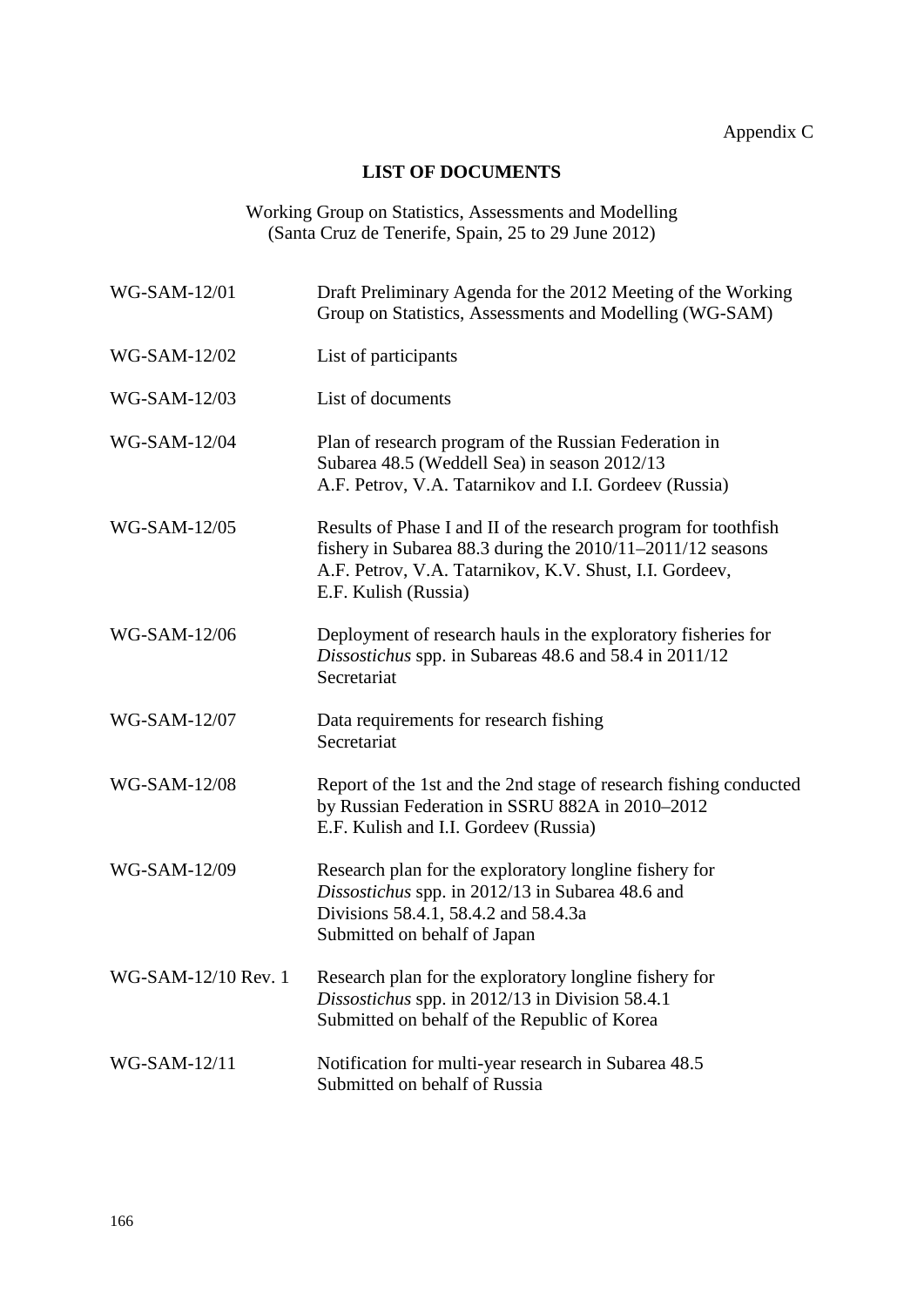| WG-SAM-12/12 Rev. 1 | Research plan for the exploratory longline fishery for<br>Dissostichus spp. in 2012/13 in Subarea 48.6 and Divisions 58.4.2<br>and 58.4.3a<br>Submitted on behalf of South Africa                                                                  |
|---------------------|----------------------------------------------------------------------------------------------------------------------------------------------------------------------------------------------------------------------------------------------------|
| WG-SAM-12/13        | Research plan for the exploratory longline fishery for<br>Dissostichus spp. in 2012/13 in Divisions 58.4.1 and 58.4.2<br>Submitted on behalf of Spain                                                                                              |
| WG-SAM-12/14        | Research plan for the exploratory longline fishery for<br>Dissostichus spp. in 2012/13 in Division 58.4.3a<br>Submitted on behalf of France                                                                                                        |
| WG-SAM-12/15 Rev. 1 | Preliminary reports on abundance and biological information of<br>toothfish in Division 58.4.3b by Shinsei Maru No. 3 in the<br>2011/12 and proposal of the consecutive survey in the 2012/13<br>K. Taki, T. Iwami, M. Kiyota and T. Ichii (Japan) |
| WG-SAM-12/16        | Reports on abundance and biological information on toothfish in<br>Divisions 58.4.4a and 58.4.4b by Shinsei Maru No. 3 in 2011/12<br>season<br>K. Taki, T. Iwami, M. Kiyota and T. Ichii (Japan)                                                   |
| WG-SAM-12/17        | Research plan for tooth fish in Divisions 58.4.4a and 58.4.4b by<br>Shinsei Maru No. 3 in 2012/13<br>Delegation of Japan                                                                                                                           |
| WG-SAM-12/18        | Method of age determination for Antarctic toothfish (Dissostichus<br>mawsoni)<br>E.N. Kyznetsova, A.F. Petrov and V.A. Bizikov (Russia)<br>(CCAMLR Science, submitted)                                                                             |
| <b>WG-SAM-12/19</b> | Movement of Patagonian toothfish (Dissostichus eleginoides) in<br>Subarea 48.3<br>T. Peatman, S.M. Martin, J. Pearce and R.E. Mitchell (United<br>Kingdom)                                                                                         |
| WG-SAM-12/20        | Estimation of toothfish distribution and population size in<br>Subarea 88.3 by results of research longline fishing in 2011–2012<br>V.A. Tatarnikov, I.G. Istomin and V.V. Akishin (Russia)                                                        |
| WG-SAM-12/21        | Finfish research proposals for Subarea 48.6 and Divisions 58.5.2;<br>58.4.3a by Koryo Maru 11 for 2012/13<br>R. Ball (South Africa)                                                                                                                |
| WG-SAM-12/22        | CCAMLR tagging program: tag link status update<br>Secretariat                                                                                                                                                                                      |